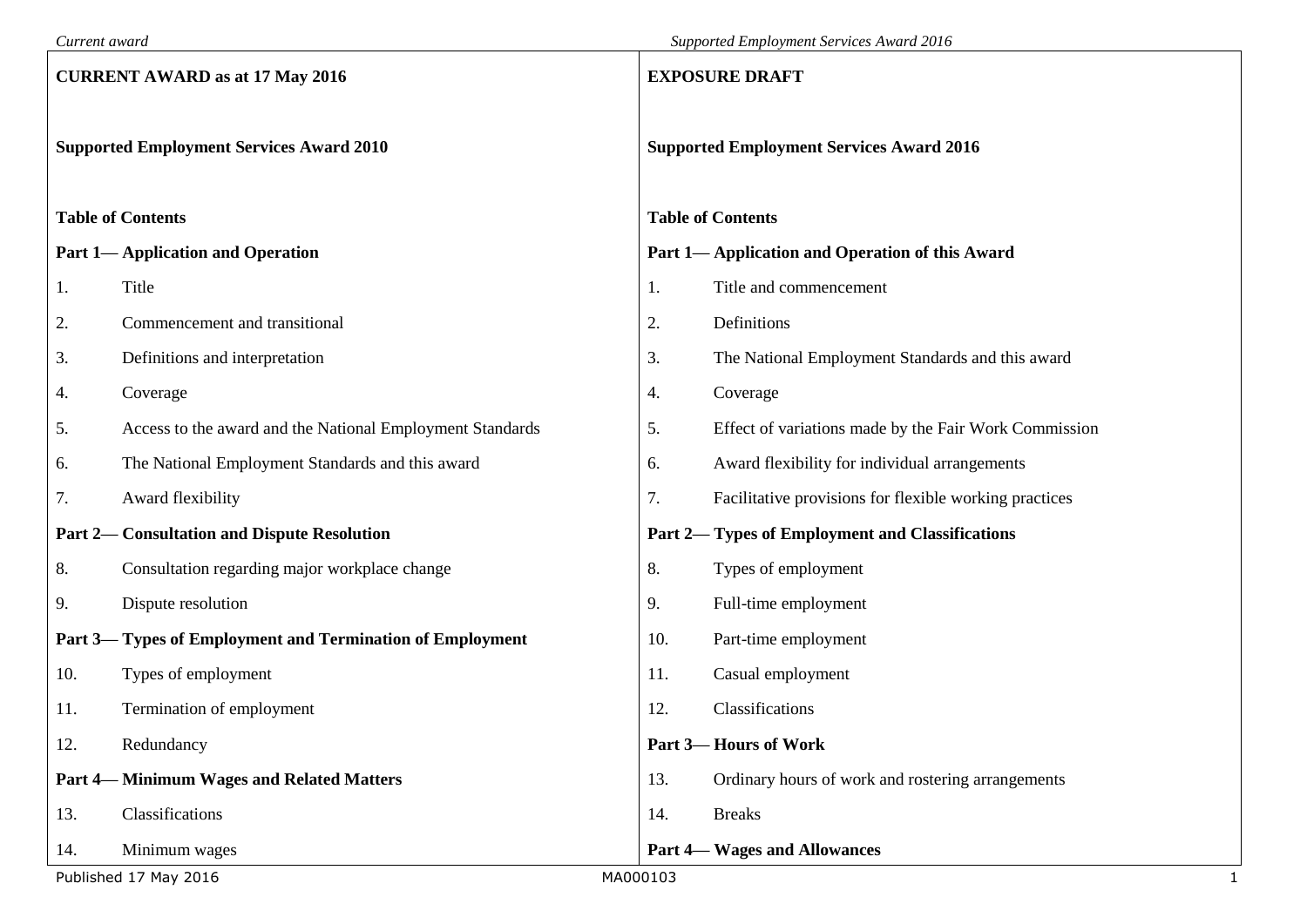| Current award |                                                               |                                                    | Supported Employment Services Award 2016                |  |  |  |
|---------------|---------------------------------------------------------------|----------------------------------------------------|---------------------------------------------------------|--|--|--|
| 15.           | Allowances                                                    | 15.                                                | Minimum wages                                           |  |  |  |
| 16.           | District allowances                                           | 16.                                                | Wage assessment—employees with a disability             |  |  |  |
| 17.           | Accident pay                                                  | 17.                                                | Allowances                                              |  |  |  |
| 18.           | Payment of wages                                              | 18.                                                | Superannuation                                          |  |  |  |
| 19.           | Superannuation                                                |                                                    | <b>Part 5-Overtime and Penalty Rates</b>                |  |  |  |
|               | <b>Part 5— Hours of Work and Related Matters</b>              | 19.                                                | Overtime                                                |  |  |  |
| 20.           | Ordinary hours of work and rostering                          | 20.                                                | Penalty rates                                           |  |  |  |
| 21.           | Overtime and penalty rates                                    |                                                    | <b>Part 6— Leave and Public Holidays</b>                |  |  |  |
|               | <b>Part 6— Leave and Public Holidays</b>                      | 21.                                                | Annual leave                                            |  |  |  |
| 22.           | Annual leave                                                  | 22.                                                | Personal/carer's leave and compassionate leave          |  |  |  |
| 23.           | Personal/carer's leave and compassionate leave                | 23.                                                | Parental leave and related entitlements                 |  |  |  |
| 24.           | Community service leave                                       | 24.                                                | Public holidays                                         |  |  |  |
| 25.           | Public holidays                                               | 25.                                                | Community service leave                                 |  |  |  |
|               | <b>Schedule A</b> - Transitional Provisions                   | <b>Part 7— Consultation and Dispute Resolution</b> |                                                         |  |  |  |
|               | <b>Schedule B</b> - Classifications                           | 26.                                                | Consultation about major workplace change               |  |  |  |
|               | <b>Schedule C</b> - National Training Wage                    | 27.                                                | Consultation about changes to rosters or hours of work  |  |  |  |
|               | <b>Appendix C1: Allocation of Traineeships to Wage Levels</b> | 28.                                                | Dispute resolution                                      |  |  |  |
|               | <b>Schedule D</b> -Supported Wage System                      |                                                    | <b>Part 8-</b> Termination of Employment and Redundancy |  |  |  |
|               | Schedule E -2015 Part-day Public Holidays                     | 29.                                                | Termination of employment                               |  |  |  |
|               |                                                               | 30.                                                | Redundancy                                              |  |  |  |
|               |                                                               | 31.                                                | Transfer to lower paid job on redundancy                |  |  |  |
|               |                                                               | 32.                                                | Employee leaving during notice period                   |  |  |  |
|               |                                                               | 33.                                                | Job search entitlement                                  |  |  |  |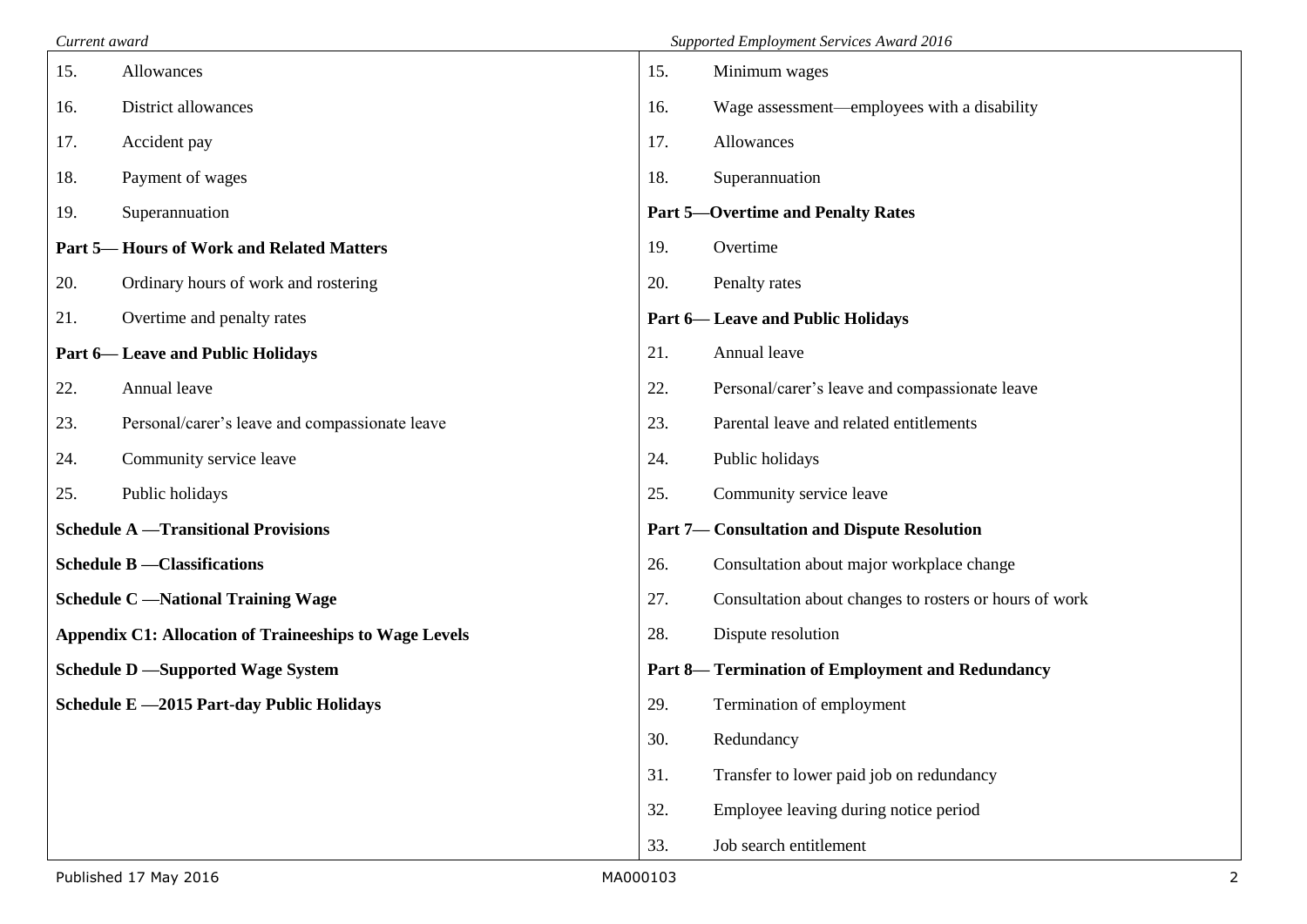| Current award |                                                                                                                                                                                                                                                                                                                    |                                          | Supported Employment Services Award 2016                                                                                                                                                                                                                                                                 |  |  |  |  |
|---------------|--------------------------------------------------------------------------------------------------------------------------------------------------------------------------------------------------------------------------------------------------------------------------------------------------------------------|------------------------------------------|----------------------------------------------------------------------------------------------------------------------------------------------------------------------------------------------------------------------------------------------------------------------------------------------------------|--|--|--|--|
|               |                                                                                                                                                                                                                                                                                                                    |                                          | <b>Schedule A</b> -Classification Definitions                                                                                                                                                                                                                                                            |  |  |  |  |
|               |                                                                                                                                                                                                                                                                                                                    |                                          | Schedule B -Summary of Hourly Rates of Pay                                                                                                                                                                                                                                                               |  |  |  |  |
|               |                                                                                                                                                                                                                                                                                                                    |                                          | <b>Schedule C</b> -Summary of Monetary Allowances                                                                                                                                                                                                                                                        |  |  |  |  |
|               |                                                                                                                                                                                                                                                                                                                    | <b>Schedule D</b> -Supported Wage System |                                                                                                                                                                                                                                                                                                          |  |  |  |  |
|               |                                                                                                                                                                                                                                                                                                                    |                                          | <b>Schedule E</b> - National Training Wage                                                                                                                                                                                                                                                               |  |  |  |  |
|               |                                                                                                                                                                                                                                                                                                                    |                                          | Schedule F -2015 Part-day Public Holidays                                                                                                                                                                                                                                                                |  |  |  |  |
|               | <b>Part 1-Application and Operation</b>                                                                                                                                                                                                                                                                            |                                          | <b>Part 1-Application and Operation</b>                                                                                                                                                                                                                                                                  |  |  |  |  |
| 1.            | <b>Title</b>                                                                                                                                                                                                                                                                                                       | 1.                                       | <b>Title and commencement</b>                                                                                                                                                                                                                                                                            |  |  |  |  |
|               | This award is the Supported Employment Services Award 2010.                                                                                                                                                                                                                                                        | 1.1                                      | This award is the Supported Employment Services Award 2016.                                                                                                                                                                                                                                              |  |  |  |  |
| 2.            | <b>Commencement and transitional</b>                                                                                                                                                                                                                                                                               | 1.2                                      | This modern award, as varied, commenced operation on 1 January 2010.                                                                                                                                                                                                                                     |  |  |  |  |
| 2.1           | This award commences on 1 January 2010.                                                                                                                                                                                                                                                                            | 1.3                                      | Neither the making of this award nor the operation of any transitional                                                                                                                                                                                                                                   |  |  |  |  |
| 2.2           | The monetary obligations imposed on employers by this award may be<br>absorbed into overaward payments. Nothing in this award requires an<br>employer to maintain or increase any overaward payment.                                                                                                               |                                          | arrangements is intended to result in a reduction in the take-home pay of<br>employees covered by the award. On application by or on behalf of an<br>employee who suffers a reduction in take-home pay as a result of the<br>making of this award or the operation of any transitional arrangements, the |  |  |  |  |
| 2.3           | This award contains transitional arrangements which specify when<br>particular parts of the award come into effect. Some of the transitional<br>arrangements are in clauses in the main part of the award. There are also<br>transitional arrangements in Schedule A. The arrangements in Schedule A<br>deal with: |                                          | Fair Work Commission may make any order it considers appropriate to<br>remedy the situation.<br>References to transitional arrangements removed - obsolete                                                                                                                                               |  |  |  |  |
|               | • minimum wages and piecework rates                                                                                                                                                                                                                                                                                |                                          |                                                                                                                                                                                                                                                                                                          |  |  |  |  |
|               | • casual or part-time loadings                                                                                                                                                                                                                                                                                     |                                          |                                                                                                                                                                                                                                                                                                          |  |  |  |  |
|               | • Saturday, Sunday, public holiday, evening or other penalties                                                                                                                                                                                                                                                     |                                          |                                                                                                                                                                                                                                                                                                          |  |  |  |  |
|               | • shift allowances/penalties.                                                                                                                                                                                                                                                                                      |                                          |                                                                                                                                                                                                                                                                                                          |  |  |  |  |
| 2.4           | Neither the making of this award nor the operation of any transitional<br>arrangements is intended to result in a reduction in the take-home pay of<br>employees covered by the award. On application by or on behalf of an<br>employee who suffers a reduction in take-home pay as a result of the                |                                          |                                                                                                                                                                                                                                                                                                          |  |  |  |  |
|               | Published 17 May 2016                                                                                                                                                                                                                                                                                              | MA000103                                 | 3                                                                                                                                                                                                                                                                                                        |  |  |  |  |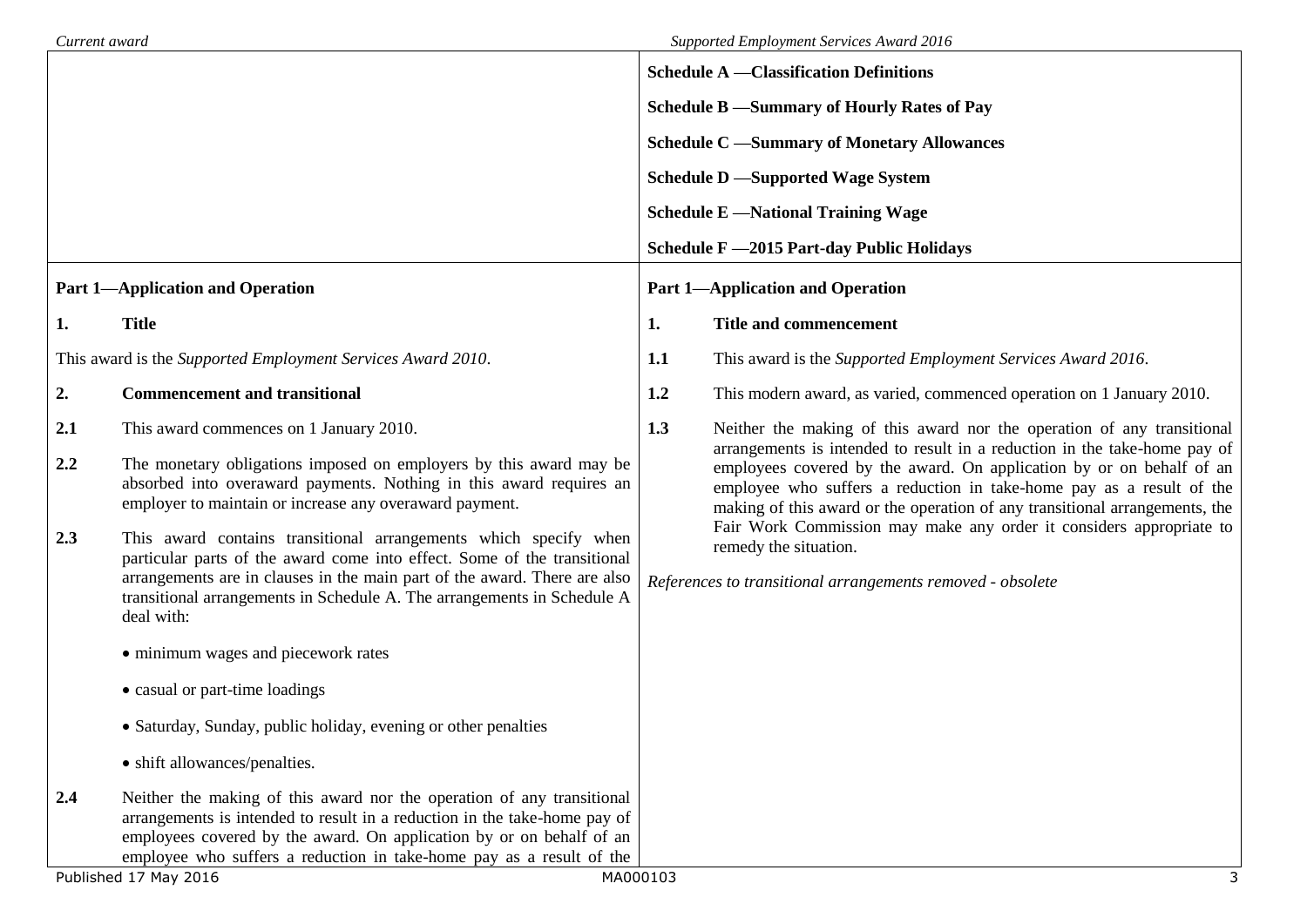| Current award |                                                                                                                                                                                                         | Supported Employment Services Award 2016                                                                                                                                                                                                                                                 |  |  |  |
|---------------|---------------------------------------------------------------------------------------------------------------------------------------------------------------------------------------------------------|------------------------------------------------------------------------------------------------------------------------------------------------------------------------------------------------------------------------------------------------------------------------------------------|--|--|--|
|               | making of this award or the operation of any transitional arrangements,<br>the Fair Work Commission may make any order it considers appropriate<br>to remedy the situation.                             |                                                                                                                                                                                                                                                                                          |  |  |  |
| 2.5           | The Fair Work Commission may review the transitional arrangements in<br>this award and make a determination varying the award.                                                                          |                                                                                                                                                                                                                                                                                          |  |  |  |
| 2.6           | The Fair Work Commission may review the transitional arrangements:                                                                                                                                      |                                                                                                                                                                                                                                                                                          |  |  |  |
|               | on its own initiative; or<br>(a)                                                                                                                                                                        |                                                                                                                                                                                                                                                                                          |  |  |  |
|               | on application by an employer, employee, organisation or<br><b>(b)</b><br>outworker entity covered by the modern award; or                                                                              |                                                                                                                                                                                                                                                                                          |  |  |  |
|               | on application by an organisation that is entitled to represent the<br>(c)<br>industrial interests of one or more employers or employees that are<br>covered by the modern award; or                    |                                                                                                                                                                                                                                                                                          |  |  |  |
|               | in relation to outworker arrangements, on application by an<br>(d)<br>organisation that is entitled to represent the industrial interests of<br>one or more outworkers to whom the arrangements relate. |                                                                                                                                                                                                                                                                                          |  |  |  |
| 3.            | <b>Definitions and interpretation</b>                                                                                                                                                                   | <b>Definitions</b><br>2.                                                                                                                                                                                                                                                                 |  |  |  |
| 3.1           | In this award, unless the contrary intention appears:                                                                                                                                                   | In this award, unless the contrary intention appears:                                                                                                                                                                                                                                    |  |  |  |
|               | Act means the Fair Work Act 2009 (Cth)                                                                                                                                                                  | Act means the Fair Work Act 2009 (Cth)                                                                                                                                                                                                                                                   |  |  |  |
|               |                                                                                                                                                                                                         |                                                                                                                                                                                                                                                                                          |  |  |  |
|               | agreement-based transitional instrument has the meaning in the Fair<br>Work (Transitional Provisions and Consequential Amendments) Act 2009<br>(Ch)                                                     | all purposes means the payment will be included in the rate of pay of an<br>employee who is entitled to the allowance, when calculating any penalties<br>or loadings or payment while they are on annual leave                                                                           |  |  |  |
|               | award-based transitional instrument has the meaning in the Fair Work<br>(Transitional Provisions and Consequential Amendments) Act 2009 (Cth)                                                           | casual ordinary hourly rate means the hourly rate for a casual employee<br>for the employee's classification specified in clause 15.2, inclusive of the<br>casual loading which is payable for all purposes                                                                              |  |  |  |
|               | Division 2B State award has the meaning in Schedule 3A of the Fair<br>Work (Transitional Provisions and Consequential Amendments) Act 2009<br>(Ch)                                                      | <b>employee</b> means national system employee within the meaning of the Act<br>and includes an employee with a disability                                                                                                                                                               |  |  |  |
|               | Division 2B State employment agreement has the meaning in Schedule<br>3A of the Fair Work (Transitional Provisions and Consequential<br>Amendments) Act 2009 (Cth)                                      | employee with a disability means a national system employee who<br>qualifies for a disability support pension as set out in sections 94 or 95 of<br>the Social Security Act 1991 (Cth), or who would be so qualified but for<br>paragraph $94(1)(e)$ or paragraph $95(1)(c)$ of that Act |  |  |  |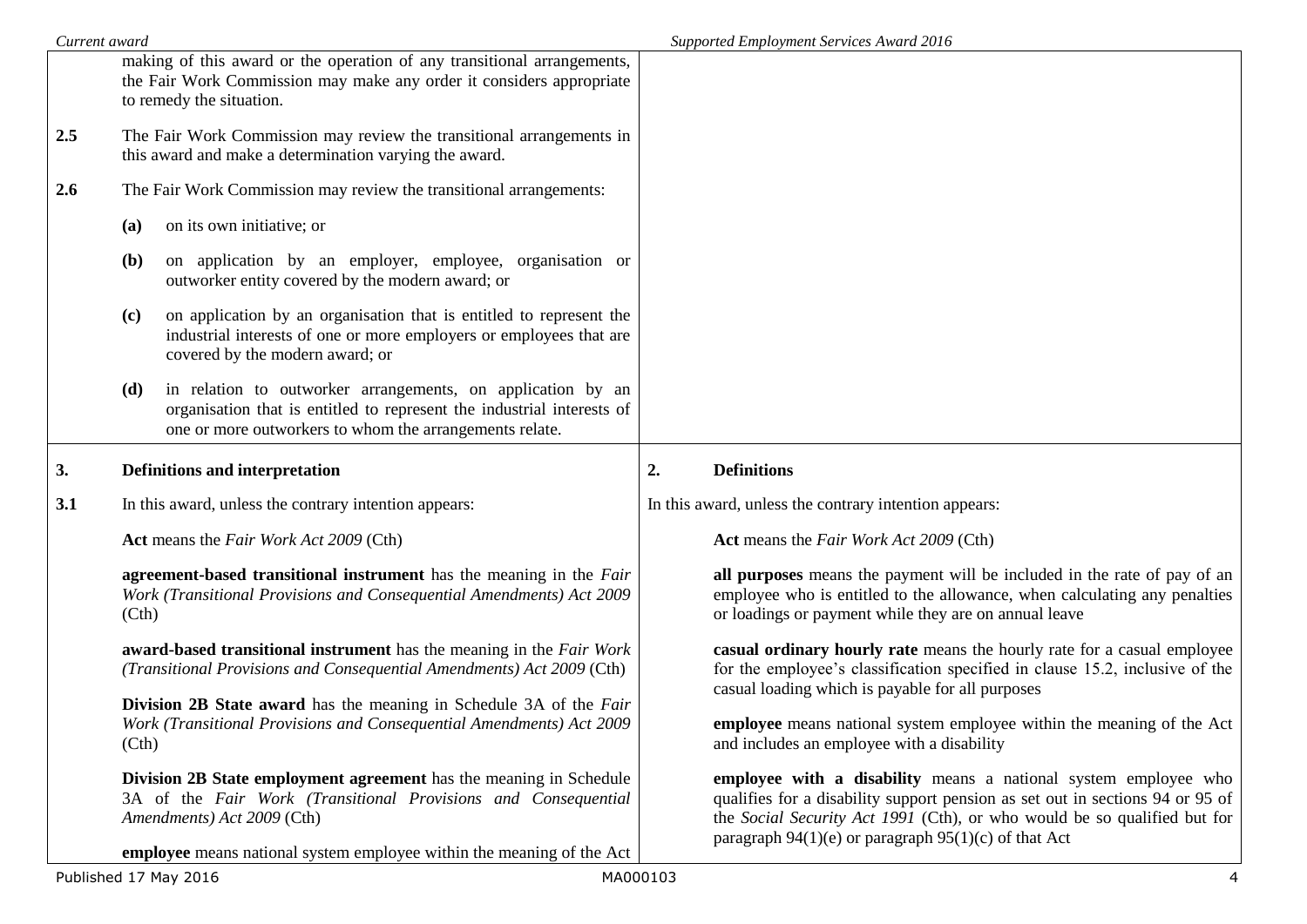| Current award |                                                                                                                                                                                                                                                                                                                                                                                                                                                                                                                                                                                                                                                                                                                                                                                                                                                                                                                                                                                                                                                                                                                                                                                                                                                                                                                               | Supported Employment Services Award 2016 |                                                                                                                                                                                                                                                                                                                                                                                                                                                                                                                                                                                                                                                                                                                                                                                                                                                                                                                                                                                              |  |  |
|---------------|-------------------------------------------------------------------------------------------------------------------------------------------------------------------------------------------------------------------------------------------------------------------------------------------------------------------------------------------------------------------------------------------------------------------------------------------------------------------------------------------------------------------------------------------------------------------------------------------------------------------------------------------------------------------------------------------------------------------------------------------------------------------------------------------------------------------------------------------------------------------------------------------------------------------------------------------------------------------------------------------------------------------------------------------------------------------------------------------------------------------------------------------------------------------------------------------------------------------------------------------------------------------------------------------------------------------------------|------------------------------------------|----------------------------------------------------------------------------------------------------------------------------------------------------------------------------------------------------------------------------------------------------------------------------------------------------------------------------------------------------------------------------------------------------------------------------------------------------------------------------------------------------------------------------------------------------------------------------------------------------------------------------------------------------------------------------------------------------------------------------------------------------------------------------------------------------------------------------------------------------------------------------------------------------------------------------------------------------------------------------------------------|--|--|
|               | and includes an employee with a disability<br>employee with a disability means a national system employee who<br>qualifies for a disability support pension as set out in sections 94 or 95 of<br>the Social Security Act 1991 (Cth), or who would be so qualified but for<br>paragraph $94(1)(e)$ or paragraph $95(1)(c)$ of that Act<br>employer means national system employer within the meaning of the Act<br>and includes a supported employment service<br>enterprise award-based instrument has the meaning in the Fair Work<br>(Transitional Provisions and Consequential Amendments) Act 2009 (Cth)<br>NES means the National Employment Standards as contained in sections<br>59 to 131 of the Fair Work Act 2009 (Cth)<br>on-hire means the on-hire of an employee by their employer to a client,<br>where such employee works under the general guidance and instruction of<br>the client or a representative of the client<br>standard rate means the minimum weekly wage for a Grade 5 (trade<br>qualified) employee in clause 14.2<br>supported employment services means a service as defined in section 7<br>of the Disability Services Act 1986 (Cth)<br>transitional minimum wage instrument has the meaning in the Fair<br>Work (Transitional Provisions and Consequential Amendments) Act 2009<br>(Cth) |                                          | employer means national system employer within the meaning of the Act<br>and includes a supported employment service<br>NES means the National Employment Standards as contained in sections<br>59 to 131 of the Fair Work Act 2009 (Cth)<br>ordinary hourly rate means the hourly rate for the employee's<br>classification specified in clause 15.2, plus any allowances specified as<br>being included in the employee's ordinary hourly rate or payable for all<br>purposes<br>on-hire means the on-hire of an employee by their employer to a client,<br>where such employee works under the general guidance and instruction of<br>the client or a representative of the client<br>standard rate means the minimum weekly wage for a Grade 5 (trade<br>qualified) employee in clause 15.2<br>supported employment services means a service as defined in section 7 of<br>the Disability Services Act 1986 (Cth)<br>Definitions relating to transitional instruments removed - obsolete |  |  |
| 3.2           | Where this award refers to a condition of employment provided for in the<br>NES, the NES definition applies.                                                                                                                                                                                                                                                                                                                                                                                                                                                                                                                                                                                                                                                                                                                                                                                                                                                                                                                                                                                                                                                                                                                                                                                                                  |                                          | Moved to clause 3.2                                                                                                                                                                                                                                                                                                                                                                                                                                                                                                                                                                                                                                                                                                                                                                                                                                                                                                                                                                          |  |  |
| 4.            | Coverage                                                                                                                                                                                                                                                                                                                                                                                                                                                                                                                                                                                                                                                                                                                                                                                                                                                                                                                                                                                                                                                                                                                                                                                                                                                                                                                      | 4.                                       | Coverage                                                                                                                                                                                                                                                                                                                                                                                                                                                                                                                                                                                                                                                                                                                                                                                                                                                                                                                                                                                     |  |  |
| 4.1           | This industry award covers employers throughout Australia who operate<br>supported employment services and their employees working in the<br>classifications listed in Schedule B—Classifications to the exclusion of<br>any other modern award. The award does not cover employers in respect<br>of other activities that are covered by the awards referred to below or their<br>employees engaged in or in connection with those other activities:<br>Aged Care Award 2010;<br>(a)                                                                                                                                                                                                                                                                                                                                                                                                                                                                                                                                                                                                                                                                                                                                                                                                                                         | 4.1                                      | This industry award covers employers throughout Australia who operate<br>supported employment services and their employees working in the<br>classifications listed in Schedule A—Classification Definitions to the<br>exclusion of any other modern award. The award does not cover employers<br>in respect of other activities that are covered by the awards referred to<br>below or their employees engaged in or in connection with those other<br>activities:                                                                                                                                                                                                                                                                                                                                                                                                                                                                                                                          |  |  |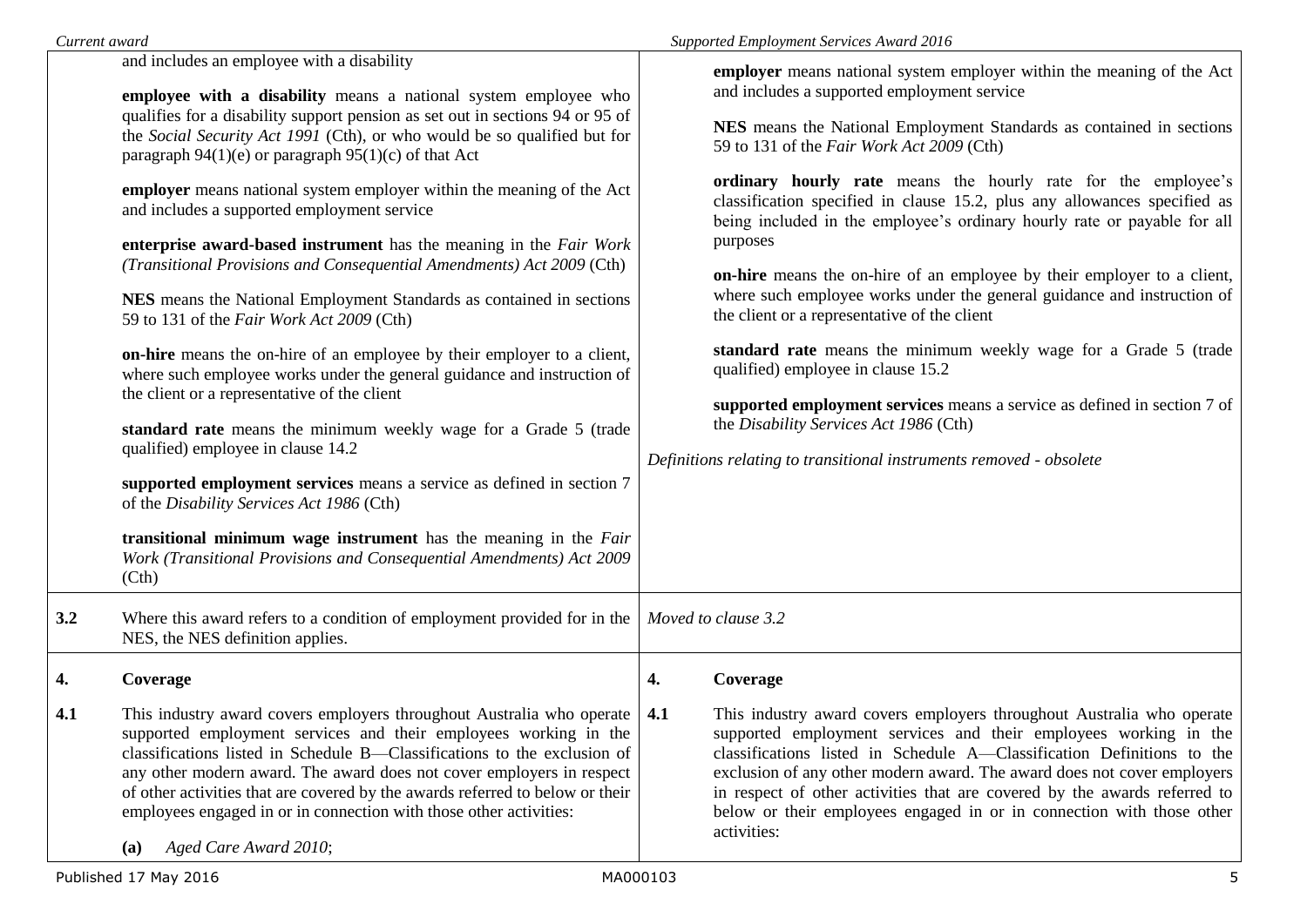- **(b)** *Health Professionals and Support Services Award 2010*; or
- **(c)** *Social, Community, Home Care and Disability Services Industry Award 2010*.
- **4.2** The award does not cover employees who hold executive and management positions not covered by the classification structure contained within this award.
- **4.3** The award does not cover an employee excluded from award coverage by the Act.
- **4.4** The award does not cover employees who are covered by a modern enterprise award, or an enterprise instrument (within the meaning of the *Fair Work (Transitional Provisions and Consequential Amendments) Act 2009* (Cth)), or employers in relation to those employees.
- **4.5** The award does not cover employees who are covered by a State reference public sector modern award, or a State reference public sector transitional award (within the meaning of the *Fair Work (Transitional Provisions and Consequential Amendments) Act 2009* (Cth)), or employers in relation to those employees.
- **4.6** This award covers any employer which supplies labour on an on-hire basis in the industry set out in clause 4.1 in respect of on-hire employees in classifications covered by this award, and those on-hire employees, while engaged in the performance of work for a business in that industry. This subclause operates subject to the exclusions from coverage in this award.
- **4.7** Where an employer is covered by more than one award, an employee of that employer is covered by the award classification which is most appropriate to the work performed by the employee and to the environment in which the employee normally performs the work.

NOTE: Where there is no classification for a particular employee in this award it is possible that the employer and that employee are covered by an award with occupational coverage.

- **(a)** *Aged Care Award 2016*;
- **(b)** *Health Professionals and Support Services Award 2016*; or
- **(c)** *Social, Community, Home Care and Disability Services Industry Award 2016*.
- **4.2 Supported employment services** means a service as defined in section 7 of the *Disability Services Act 1986* (Cth)
- **4.3** This award does not cover employees who hold executive and management positions not covered by the classification structure contained within this award.
- **4.4** This award covers any employer which supplies labour on an on-hire basis in the industry set out in clause 4.1 and 4.2 in respect of on-hire employees in classifications covered by this award, and those on-hire employees, while engaged in the performance of work for a business in that industry. This subclause operates subject to the exclusions from coverage in this award.

**4.5** This award does not cover:

- **(a)** an employee excluded from award coverage by the Act.
- **(b)** does not cover employees who are covered by a modern enterprise award, or an enterprise instrument (within the meaning of the *Fair Work (Transitional Provisions and Consequential Amendments) Act 2009* (Cth)), or employers in relation to those employees.
- **(c)** does not cover employees who are covered by a State reference public sector modern award, or a State reference public sector transitional award (within the meaning of the *Fair Work (Transitional Provisions and Consequential Amendments) Act 2009*  (Cth)), or employers in relation to those employees.
- **4.6** Where an employer is covered by more than one award, an employee of that employer is covered by the award classification which is most appropriate to the work performed by the employee and to the environment in which the employee normally performs the work.

NOTE: Where there is no classification for a particular employee in this award it is possible that the employer and that employee are covered by an award with occupational coverage.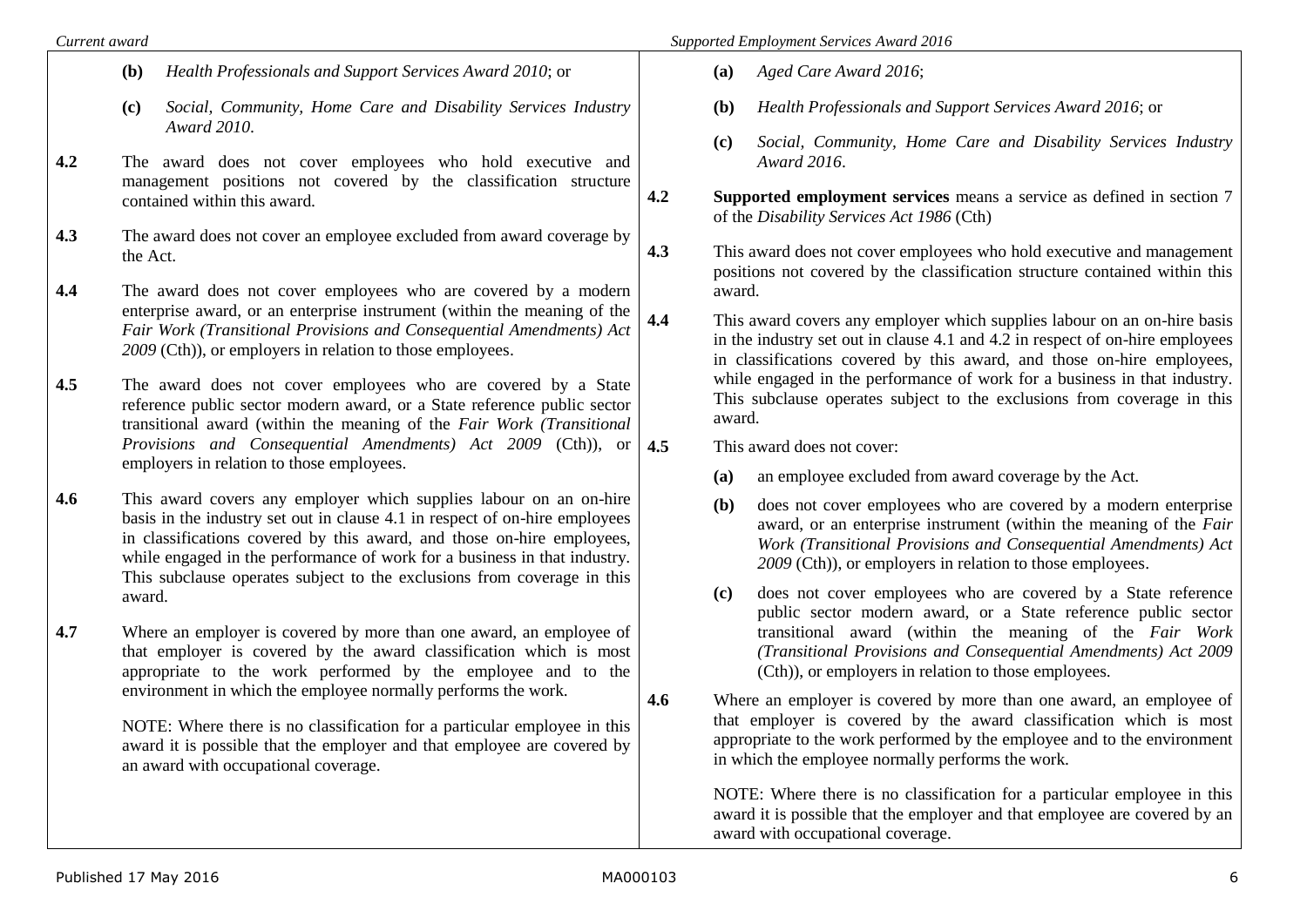| Current award                                                                                                                                                            | <b>Supported Employment Services Award 2016</b> |                                                                                                                                                                                                                                                                                          |                                                              |                                                                                                                                                                                                                   |  |
|--------------------------------------------------------------------------------------------------------------------------------------------------------------------------|-------------------------------------------------|------------------------------------------------------------------------------------------------------------------------------------------------------------------------------------------------------------------------------------------------------------------------------------------|--------------------------------------------------------------|-------------------------------------------------------------------------------------------------------------------------------------------------------------------------------------------------------------------|--|
| 5.<br><b>Access to the award and the National Employment Standards</b>                                                                                                   | 3.                                              |                                                                                                                                                                                                                                                                                          | The National Employment Standards and this award             |                                                                                                                                                                                                                   |  |
| The employer must ensure that copies of this award and the NES are available to all<br>3.1<br>employees to whom they apply either on a noticeboard which is conveniently |                                                 | The National Employment Standards (NES) and this award contain the<br>minimum conditions of employment for employees covered by this award.                                                                                                                                              |                                                              |                                                                                                                                                                                                                   |  |
| located at or near the workplace or through electronic means, whichever makes<br>them more accessible.                                                                   | 3.2                                             |                                                                                                                                                                                                                                                                                          | NES, the NES definition applies.                             | Where this award refers to a condition of employment provided for in the                                                                                                                                          |  |
| 6.<br>The National Employment Standards and this award<br>The NES and this award contain the minimum conditions of employment for<br>employees covered by this award.    | 3.3                                             |                                                                                                                                                                                                                                                                                          | accessible electronic means.                                 | The employer must ensure that copies of the award and the NES are<br>available to all employees to whom they apply, either on a notice board<br>which is conveniently located at or near the workplace or through |  |
| Clause inserted - proposed new provision                                                                                                                                 |                                                 |                                                                                                                                                                                                                                                                                          | <b>Effect of variations made by the Fair Work Commission</b> |                                                                                                                                                                                                                   |  |
|                                                                                                                                                                          |                                                 | A variation to this award does not affect any right, privilege, obligation or liability<br>that a person acquired, accrued or incurred under the award as it existed prior to that<br>variation.                                                                                         |                                                              |                                                                                                                                                                                                                   |  |
| 7.<br><b>Award flexibility</b>                                                                                                                                           | 6.                                              |                                                                                                                                                                                                                                                                                          | Award flexibility for individual arrangements                |                                                                                                                                                                                                                   |  |
| Provision not reproduced $-$ no change                                                                                                                                   | Provision not reproduced $-$ no change          |                                                                                                                                                                                                                                                                                          |                                                              |                                                                                                                                                                                                                   |  |
| Clause inserted - proposed new provision                                                                                                                                 | 7.                                              | <b>Facilitative provisions for flexible working practices</b>                                                                                                                                                                                                                            |                                                              |                                                                                                                                                                                                                   |  |
|                                                                                                                                                                          |                                                 | 7.1<br>A facilitative provision provides that the standard approach in an award<br>provision may be departed from by agreement between an employer and an<br>individual employee, or an employer and the majority of employees in the<br>enterprise or part of the enterprise concerned. |                                                              |                                                                                                                                                                                                                   |  |
|                                                                                                                                                                          | 7.2                                             | Facilitative provisions in this award are contained in the following clauses:                                                                                                                                                                                                            |                                                              |                                                                                                                                                                                                                   |  |
|                                                                                                                                                                          |                                                 | <b>Clause</b>                                                                                                                                                                                                                                                                            | Provision                                                    | Agreement between an<br>employer and:                                                                                                                                                                             |  |
|                                                                                                                                                                          |                                                 | 13.1                                                                                                                                                                                                                                                                                     | Hours of work                                                | An individual employee                                                                                                                                                                                            |  |
|                                                                                                                                                                          |                                                 | 15.3(a)                                                                                                                                                                                                                                                                                  | Payment of wages                                             | A majority of employees                                                                                                                                                                                           |  |
|                                                                                                                                                                          |                                                 | 19.5                                                                                                                                                                                                                                                                                     | Overtime                                                     | An individual employee                                                                                                                                                                                            |  |
|                                                                                                                                                                          |                                                 |                                                                                                                                                                                                                                                                                          |                                                              |                                                                                                                                                                                                                   |  |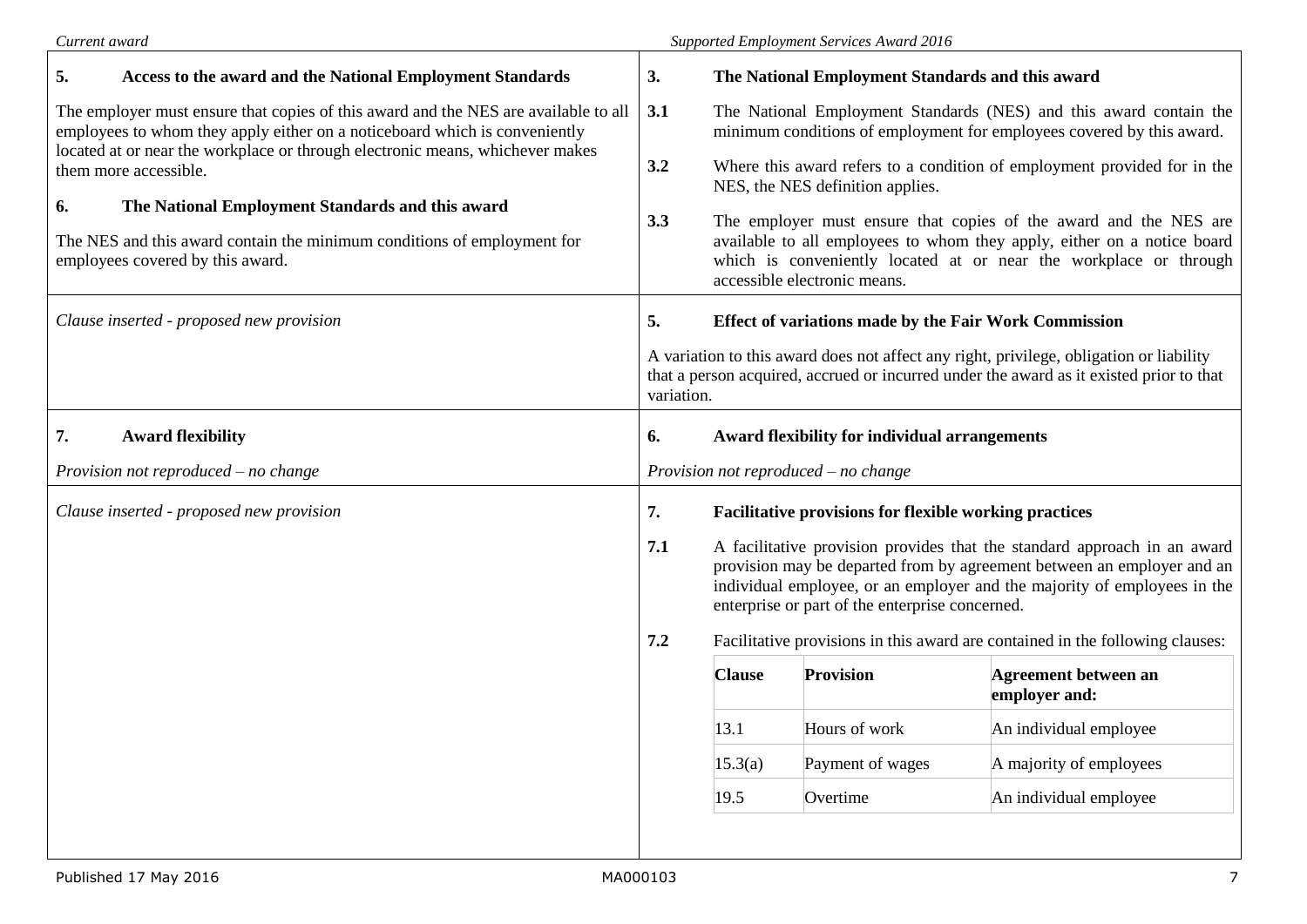| Current award |                                                                                                                                                                                            | Supported Employment Services Award 2016 |                                                                                                                                    |  |  |
|---------------|--------------------------------------------------------------------------------------------------------------------------------------------------------------------------------------------|------------------------------------------|------------------------------------------------------------------------------------------------------------------------------------|--|--|
|               | <b>Part 2-Consultation and Dispute Resolution</b>                                                                                                                                          |                                          | <b>Part 7-Consultation and Dispute Resolution</b>                                                                                  |  |  |
| 8.            | <b>Consultation</b>                                                                                                                                                                        | 26.                                      | <b>Consultation</b>                                                                                                                |  |  |
| titles.       | Provision not reproduced - no change other than renumbering of clause and clause                                                                                                           | 27.                                      | Consultation about changes to rosters or hours of work                                                                             |  |  |
|               |                                                                                                                                                                                            | titles.                                  | Provision not reproduced - no change other than renumbering of clause and clause                                                   |  |  |
| 9.            | <b>Dispute resolution</b>                                                                                                                                                                  | 28.                                      | <b>Dispute resolution</b>                                                                                                          |  |  |
|               | Provision not reproduced - standard clause - no change                                                                                                                                     |                                          | Provision not reproduced - standard clause - no change                                                                             |  |  |
|               | Part 3-Types of Employment and Termination of Employment                                                                                                                                   |                                          | <b>Part 2—Types of Employment and Classifications</b>                                                                              |  |  |
| 10.           | <b>Types of employment</b>                                                                                                                                                                 | 8.                                       | <b>Types of employment</b>                                                                                                         |  |  |
| <b>10.1</b>   | <b>General</b>                                                                                                                                                                             | 8.1                                      | Employees under this award will be employed in one of the following<br>categories:                                                 |  |  |
|               | Employees under this award will be employed in one of the following<br>categories:                                                                                                         |                                          | full-time employment;<br>(a)                                                                                                       |  |  |
|               | full-time employees;<br>(a)                                                                                                                                                                |                                          | part-time employment; or<br>(b)                                                                                                    |  |  |
|               | part-time employees; or<br>(b)                                                                                                                                                             |                                          | casual employment.<br>(c)                                                                                                          |  |  |
|               | casual employees.<br>(c)                                                                                                                                                                   | 8.2                                      | At the time of engagement an employer will inform each employee in                                                                 |  |  |
| 10.2          | At the time of engagement an employer will inform each employee in<br>writing of the terms of their engagement and in particular whether they<br>are to be full-time, part-time or casual. |                                          | writing of the terms of their engagement and in particular whether they are<br>to be full-time, part-time or casual.               |  |  |
| 10.3          | <b>Full-time employees</b>                                                                                                                                                                 | 9.                                       | <b>Full-time employment</b>                                                                                                        |  |  |
|               | For the purpose of this award a full-time employee will be a permanent<br>employee engaged to work an average of 38 ordinary hours per week over<br>a roster cycle.                        |                                          | A full-time employee will be a permanent employee engaged to work an average of<br>38 ordinary hours per week over a roster cycle. |  |  |
| 10.4          | <b>Part-time employees</b>                                                                                                                                                                 | 10.                                      | Part-time employment                                                                                                               |  |  |
|               | A part-time employee is an employee who:<br>(a)                                                                                                                                            | 10.1                                     | A part-time employee is an employee who:                                                                                           |  |  |
|               | works less than full-time hours of 38 per week;<br>(i)                                                                                                                                     |                                          | works less than full-time hours of 38 per week;<br>(a)                                                                             |  |  |
|               | Published 17 May 2016                                                                                                                                                                      | MA000103                                 | 8                                                                                                                                  |  |  |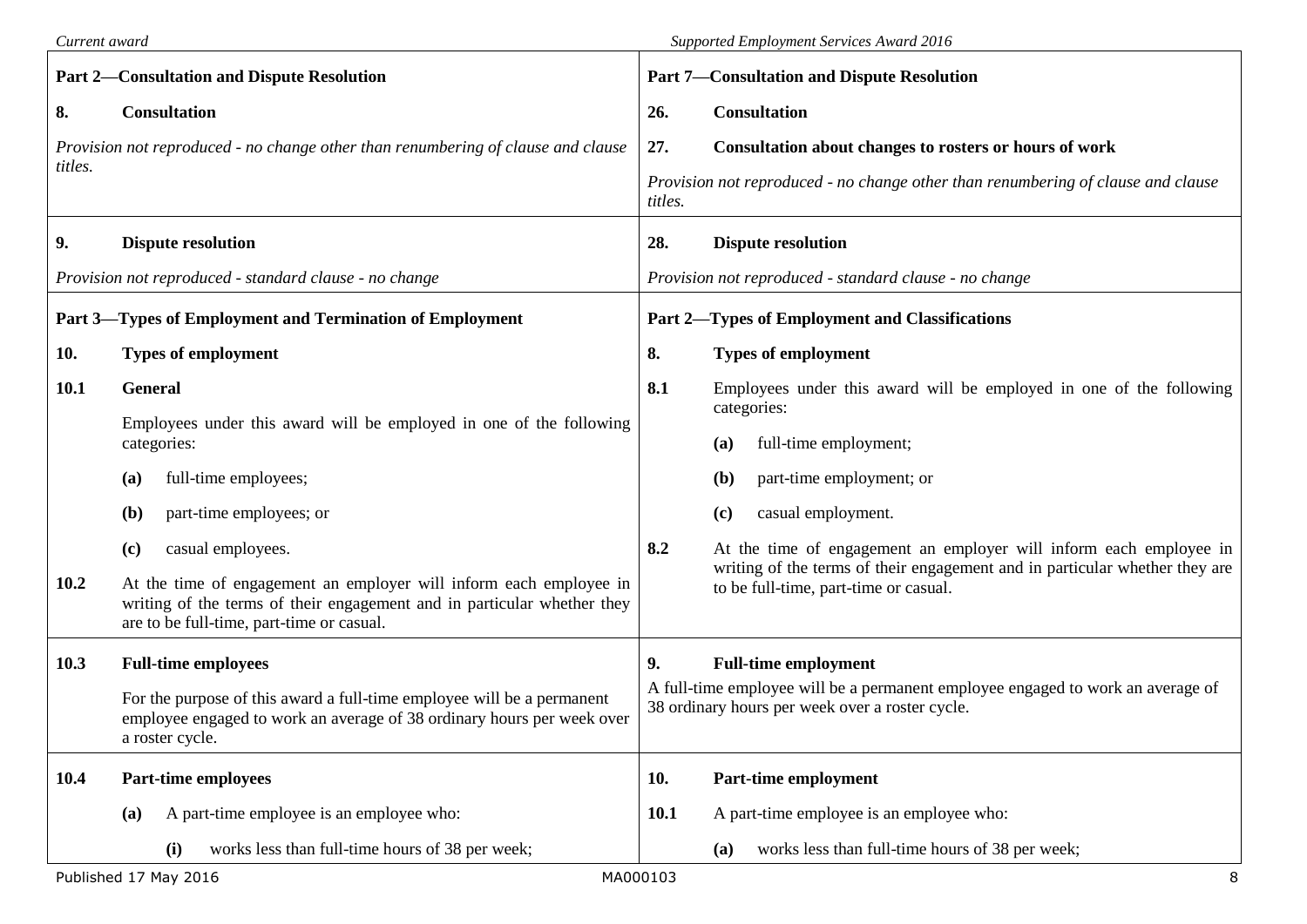| Current award              |                                                                                                                                                                                                                                                                                                                                                                                                                                                                                                                              | Supported Employment Services Award 2016                                                                                                                                                                                                                                                                                                                                                                                                                                                                                                                                                                             |  |  |  |
|----------------------------|------------------------------------------------------------------------------------------------------------------------------------------------------------------------------------------------------------------------------------------------------------------------------------------------------------------------------------------------------------------------------------------------------------------------------------------------------------------------------------------------------------------------------|----------------------------------------------------------------------------------------------------------------------------------------------------------------------------------------------------------------------------------------------------------------------------------------------------------------------------------------------------------------------------------------------------------------------------------------------------------------------------------------------------------------------------------------------------------------------------------------------------------------------|--|--|--|
|                            | has reasonably predictable hours of work; and<br>(ii)                                                                                                                                                                                                                                                                                                                                                                                                                                                                        | has reasonably predictable hours of work; and<br>( <b>b</b> )                                                                                                                                                                                                                                                                                                                                                                                                                                                                                                                                                        |  |  |  |
|                            | receives, on a pro rata basis, equivalent pay and conditions to<br>(iii)<br>those of a full-time employee who does the same kind of                                                                                                                                                                                                                                                                                                                                                                                          | receives, on a pro rata basis, equivalent pay and conditions to those<br>(c)<br>of a full-time employee who does the same kind of work.                                                                                                                                                                                                                                                                                                                                                                                                                                                                              |  |  |  |
| ( <b>b</b> )<br>(c)<br>(d) | work.<br>When determining what is reasonably predictable for an employee<br>with a disability, the nature of the employee's disability and other<br>relevant personal circumstances are to be taken into account.<br>An employer is required to roster a part-time employee for a<br>minimum of three consecutive hours on any shift.<br>Subject to clause 21.5, all time worked in excess of the hours as<br>mutually arranged will be paid overtime at the rates as prescribed in<br>clause 21—Overtime and penalty rates. | 10.2<br>When determining what is reasonably predictable for an employee with a<br>disability, the nature of the employee's disability and other relevant<br>personal circumstances will be taken into account.<br>10.3<br>An employer is required to roster a part-time employee for a minimum of<br>three consecutive hours on any shift.<br>10.4<br>A part-time employee employed under the provisions of this clause must be<br>paid the ordinary hourly rate for the class of work performed and for<br>ordinary hours worked.<br>10.5<br>At the time of engagement the employer and the part-time employee will |  |  |  |
| (e)                        | A part-time employee employed under the provisions of this clause<br>must be paid for ordinary hours worked at the rate of 1/38th of the<br>weekly rate prescribed for the class of work performed.                                                                                                                                                                                                                                                                                                                          | agree in writing on a regular pattern of work, specifying at least:<br>the hours worked each day;<br>(a)                                                                                                                                                                                                                                                                                                                                                                                                                                                                                                             |  |  |  |
| (f)                        | At the time of engagement the employer and the part-time<br>employee will agree in writing on a regular pattern of work,<br>specifying at least the hours worked each day, which days of the<br>week the employee will work and the actual starting and finishing<br>times each day. The employer and the employee may agree from<br>time to time to vary this regular pattern of work, but any variation<br>agreement must be recorded in writing.                                                                          | which days of the week the employee will work; and<br>( <b>b</b> )<br>the actual starting and finishing times each day.<br>(c)<br>10.6<br>The employer and the employee may agree from time to time to vary this<br>regular pattern of work, but any variation agreement must be recorded in<br>writing.<br>10.7<br>Subject to clause 19.5, all time worked in excess of the hours as mutually<br>agreed will be paid overtime at the rates as prescribed in clause 19—<br>Overtime.                                                                                                                                 |  |  |  |
| 10.5                       | <b>Casual employees</b>                                                                                                                                                                                                                                                                                                                                                                                                                                                                                                      | <b>Casual employment</b><br>11.                                                                                                                                                                                                                                                                                                                                                                                                                                                                                                                                                                                      |  |  |  |
| (a)<br><b>(b)</b>          | A casual employee is an employee engaged as such on an hourly  <br>basis other than a part-time or full-time employee.<br>A casual employee will be paid per hour at the rate of 1/38th of the                                                                                                                                                                                                                                                                                                                               | 11.1<br>A casual employee is an employee engaged on an hourly basis.<br>11.2<br>For each ordinary hour worked a casual employee will be paid the ordinary<br>hourly rate for the class of work performed, plus an additional loading of                                                                                                                                                                                                                                                                                                                                                                              |  |  |  |
|                            | weekly rate prescribed for the class of work performed, plus an<br>additional loading of 25% of the hourly rate. The casual loading<br>will be instead of any entitlement of annual leave and<br>personal/carer's leave and paid public holidays (not worked). All                                                                                                                                                                                                                                                           | 25% of the ordinary hourly rate.<br>11.3<br>The casual loading will be instead of any entitlement of annual leave and<br>personal/carer's leave and paid public holidays (not worked).                                                                                                                                                                                                                                                                                                                                                                                                                               |  |  |  |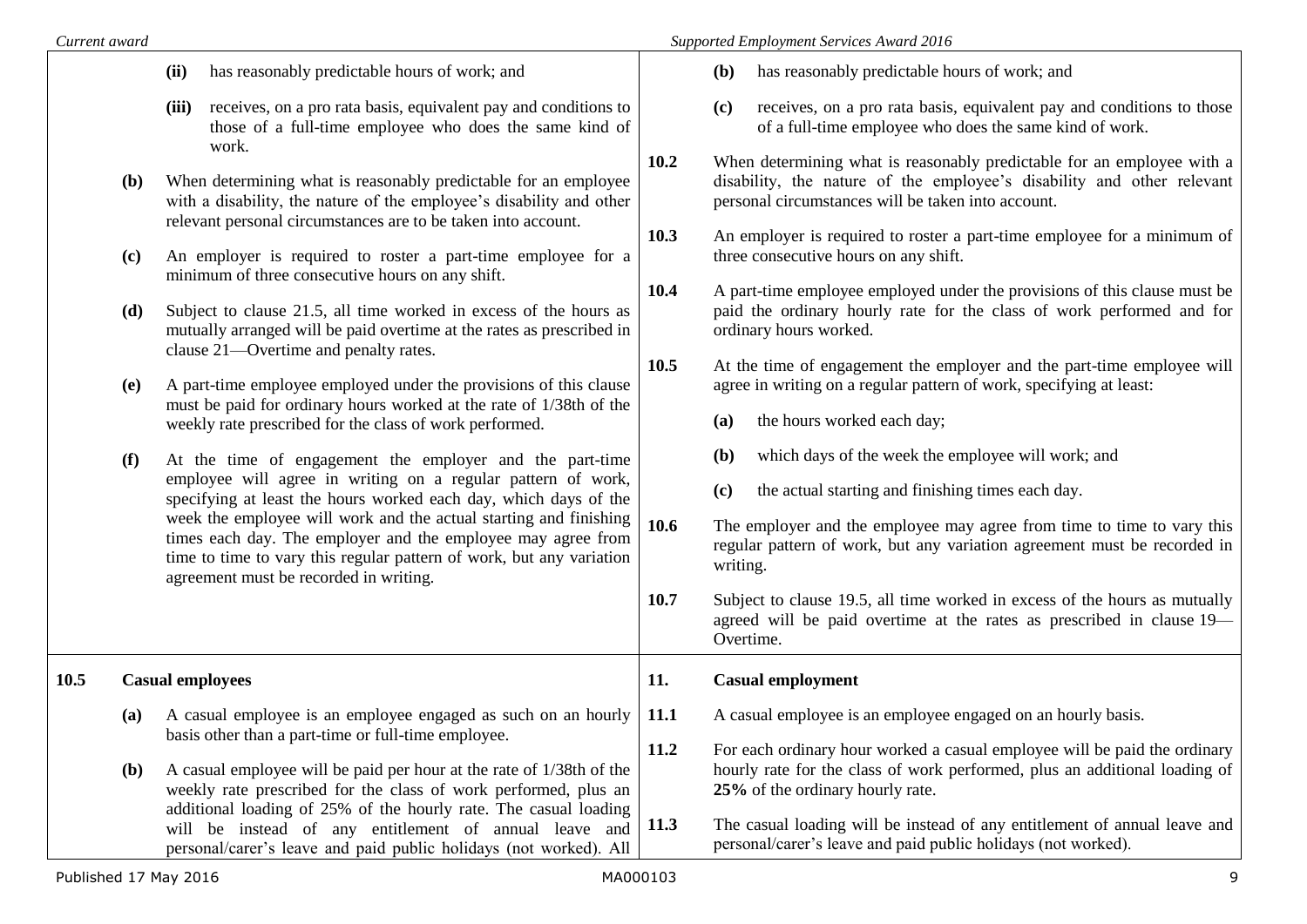| Current award                                   |     |                                                                                                                                                                                                          | Supported Employment Services Award 2016       |                                                                                                                                    |  |  |
|-------------------------------------------------|-----|----------------------------------------------------------------------------------------------------------------------------------------------------------------------------------------------------------|------------------------------------------------|------------------------------------------------------------------------------------------------------------------------------------|--|--|
|                                                 |     | other payments such as shift penalties, overtime etc will be paid in<br>addition to the loaded rate. The casual loading will also form part<br>of the employee's ordinary rate of pay for the purpose of | 11.4                                           | All other payments such as shift penalties, overtime etc will be paid in<br>addition to the loaded rate.                           |  |  |
|                                                 | (c) | superannuation.<br>On each occasion a casual employee is required to attend work they                                                                                                                    | 11.5                                           | The casual loading will also form part of the employee's ordinary rate of<br>pay for the purpose of superannuation.                |  |  |
|                                                 |     | are entitled to a minimum payment of three hours.                                                                                                                                                        | 11.6                                           | On each occasion a casual employee is required to attend work they are<br>entitled to a minimum payment of three hours.            |  |  |
| 11.                                             |     | <b>Termination of employment</b>                                                                                                                                                                         |                                                | <b>Part 8-Termination of Employment and Redundancy</b>                                                                             |  |  |
| Provision not reproduced - no change            |     | 29.                                                                                                                                                                                                      | <b>Termination of employment</b>               |                                                                                                                                    |  |  |
| $\cdots$                                        |     |                                                                                                                                                                                                          |                                                | Provision not reproduced - no change                                                                                               |  |  |
| 11.3                                            |     | <b>Job search entitlement</b>                                                                                                                                                                            |                                                | Clauses 11.3 and 12.4 moved to clause 33                                                                                           |  |  |
| Clauses 11.3 and 12.4 moved to clause 33        |     |                                                                                                                                                                                                          |                                                |                                                                                                                                    |  |  |
| 12.                                             |     | Redundancy                                                                                                                                                                                               | 30.                                            | Redundancy                                                                                                                         |  |  |
|                                                 |     | Provisions not reproduced - no change other than renumbering of clause and                                                                                                                               | 31.                                            | Transfer to lower paid job on redundancy                                                                                           |  |  |
| clause titles.                                  |     |                                                                                                                                                                                                          | 32.                                            | <b>Employee leaving during notice period</b>                                                                                       |  |  |
|                                                 |     |                                                                                                                                                                                                          | 33.                                            | <b>Job search entitlement</b>                                                                                                      |  |  |
|                                                 |     |                                                                                                                                                                                                          | titles.                                        | Provisions not reproduced - no change other than renumbering of clause and clause                                                  |  |  |
| 12.5                                            |     | <b>Transitional provisions - NAPSA employees</b>                                                                                                                                                         |                                                | Transitional provisions removed - obsolete                                                                                         |  |  |
| <b>12.6</b>                                     |     | <b>Transitional provisions – Division 2B State employees</b>                                                                                                                                             |                                                |                                                                                                                                    |  |  |
| <b>Part 4-Minimum Wages and Related Matters</b> |     |                                                                                                                                                                                                          | Part 2-Types of Employment and Classifications |                                                                                                                                    |  |  |
| 13.                                             |     | <b>Classifications</b>                                                                                                                                                                                   | 12.                                            | <b>Classifications</b>                                                                                                             |  |  |
| 13.1                                            |     | The definitions of the classification levels in clause 14—Minimum wages<br>are contained in Schedule B-Classifications.                                                                                  | 12.1                                           | The definitions of the classification levels in clause 15—Minimum wages<br>are contained in Schedule A—Classification Definitions. |  |  |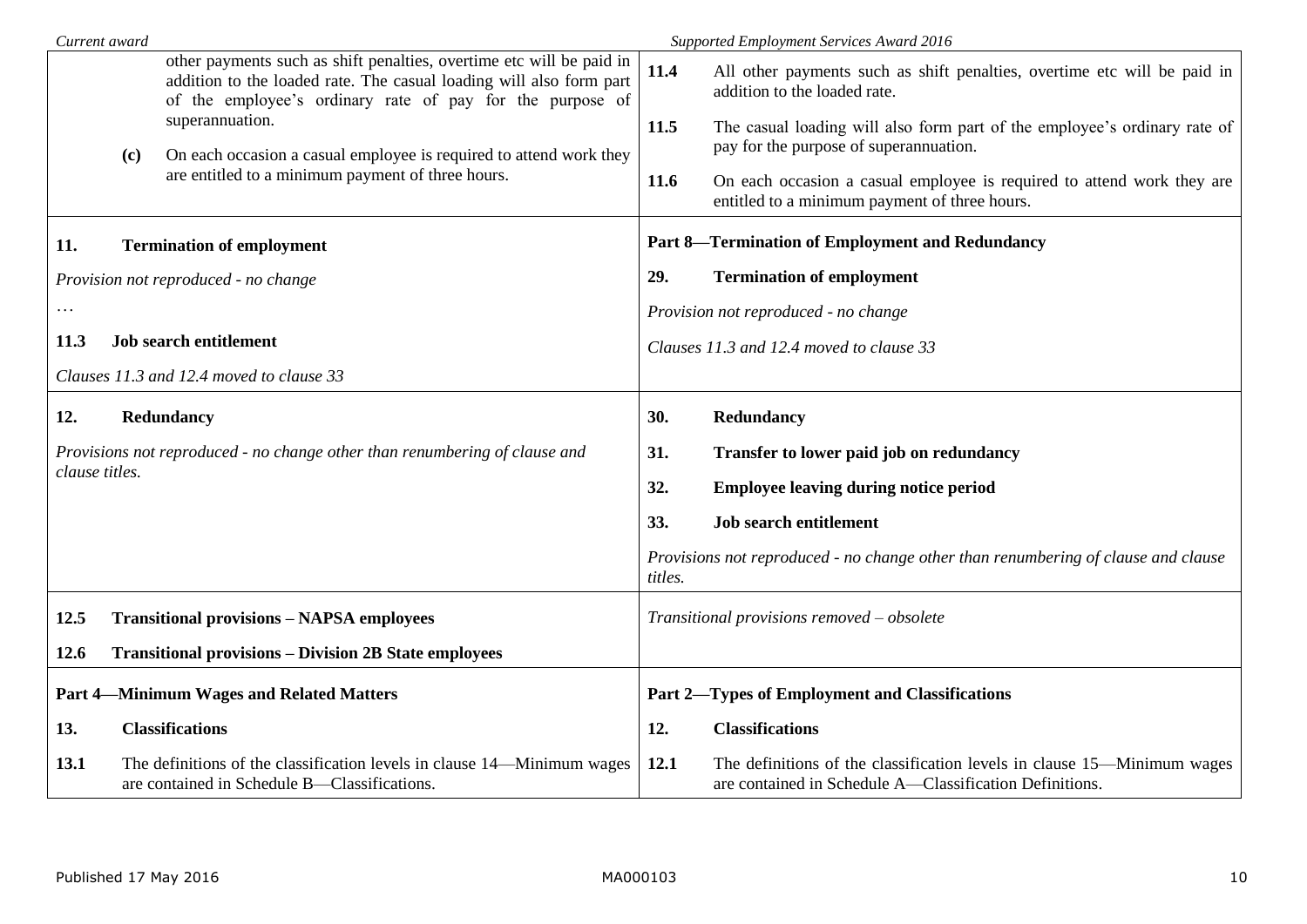|              | Current award                                                                                                                                                                                                                                                                                                                                |                                                                                                                                                                                                                                                                                                            |                                                                        |               | Supported Employment Services Award 2016 |                                                                                                                                                      |                                                                           |        |       |
|--------------|----------------------------------------------------------------------------------------------------------------------------------------------------------------------------------------------------------------------------------------------------------------------------------------------------------------------------------------------|------------------------------------------------------------------------------------------------------------------------------------------------------------------------------------------------------------------------------------------------------------------------------------------------------------|------------------------------------------------------------------------|---------------|------------------------------------------|------------------------------------------------------------------------------------------------------------------------------------------------------|---------------------------------------------------------------------------|--------|-------|
| 14.          | <b>Minimum</b> wages                                                                                                                                                                                                                                                                                                                         |                                                                                                                                                                                                                                                                                                            |                                                                        |               | <b>Part 4-Wages and Allowances</b>       |                                                                                                                                                      |                                                                           |        |       |
| 14.1<br>14.2 | Upon appointment, an employee will be graded by the employer in one of<br>15.<br>the grades in Schedule B—Classifications having regard to the<br>15.1<br>employee's skills, experience and qualifications.<br>Subject to clauses 14.3, 14.4 and 14.5 the following minimum rates of pay<br>will apply for the grades set out below:<br>15.2 | <b>Minimum</b> wages<br>Upon appointment, an employee will be graded by the employer in one of<br>the grades in Schedule A—Classification Definitions having regard to the<br>employee's skills, experience and qualifications.<br>Subject to clauses 15.3, 15.5 and 16 the following minimum rates of pay |                                                                        |               |                                          |                                                                                                                                                      |                                                                           |        |       |
|              | Grade                                                                                                                                                                                                                                                                                                                                        | <b>Weekly rate</b>                                                                                                                                                                                                                                                                                         | <b>Hourly</b> rate                                                     |               |                                          | will apply for the grades set out below:                                                                                                             |                                                                           |        |       |
|              |                                                                                                                                                                                                                                                                                                                                              | \$                                                                                                                                                                                                                                                                                                         | \$                                                                     |               | Grade                                    | Minimum weekly rate                                                                                                                                  | <b>Minimum hourly rate</b>                                                |        |       |
|              | Grade 1                                                                                                                                                                                                                                                                                                                                      | 656.90                                                                                                                                                                                                                                                                                                     | 17.29                                                                  |               |                                          | \$                                                                                                                                                   | \$                                                                        |        |       |
|              | Grade 2                                                                                                                                                                                                                                                                                                                                      | 675.90                                                                                                                                                                                                                                                                                                     | 17.79                                                                  |               | Grade 1                                  | 656.90                                                                                                                                               | 17.29                                                                     |        |       |
|              | Grade 3                                                                                                                                                                                                                                                                                                                                      | 701.80                                                                                                                                                                                                                                                                                                     | 18.47                                                                  |               | Grade 2                                  | 675.90                                                                                                                                               | 17.79                                                                     |        |       |
|              | Grade 4                                                                                                                                                                                                                                                                                                                                      | 725.90                                                                                                                                                                                                                                                                                                     | 19.10                                                                  |               | Grade 3                                  | 701.80                                                                                                                                               | 18.47                                                                     |        |       |
|              | Grade 5                                                                                                                                                                                                                                                                                                                                      | 764.90                                                                                                                                                                                                                                                                                                     | 20.13                                                                  |               |                                          |                                                                                                                                                      | Grade 4                                                                   | 725.90 | 19.10 |
|              | Grade 6                                                                                                                                                                                                                                                                                                                                      | 834.60                                                                                                                                                                                                                                                                                                     | 21.96                                                                  |               |                                          |                                                                                                                                                      |                                                                           |        |       |
|              | Grade 7                                                                                                                                                                                                                                                                                                                                      | 868.40                                                                                                                                                                                                                                                                                                     | 22.85                                                                  |               | Grade 6                                  | 834.60                                                                                                                                               | 21.96                                                                     |        |       |
|              |                                                                                                                                                                                                                                                                                                                                              |                                                                                                                                                                                                                                                                                                            | NOTE: For the purpose of this award, the hourly rate for all employees |               | Grade 7                                  | 868.40                                                                                                                                               | 22.85                                                                     |        |       |
|              | will be calculated by dividing the weekly rate by 38, then rounded to the<br>nearest cent.                                                                                                                                                                                                                                                   |                                                                                                                                                                                                                                                                                                            |                                                                        | nearest cent. |                                          | NOTE: For the purpose of this award, the hourly rate for all employees has<br>been calculated by dividing the weekly rate by 38, then rounded to the |                                                                           |        |       |
| 14.3         | <b>National training wage</b>                                                                                                                                                                                                                                                                                                                |                                                                                                                                                                                                                                                                                                            |                                                                        | 15.4          |                                          | <b>National training wage</b>                                                                                                                        |                                                                           |        |       |
|              | See Schedule C                                                                                                                                                                                                                                                                                                                               |                                                                                                                                                                                                                                                                                                            |                                                                        |               | Training Wage.                           |                                                                                                                                                      | For employees undertaking a traineeship, see Schedule E-National          |        |       |
| 14.4         |                                                                                                                                                                                                                                                                                                                                              | Wage assessment—employees with a disability                                                                                                                                                                                                                                                                |                                                                        | 16.           |                                          | Wage assessment-employees with a disability                                                                                                          |                                                                           |        |       |
|              | (a)                                                                                                                                                                                                                                                                                                                                          |                                                                                                                                                                                                                                                                                                            | An employee with a disability will be paid such percentage of the      | 16.1          |                                          |                                                                                                                                                      | An employee with a disability will be paid such percentage of the rate of |        |       |
|              | Published 17 May 2016                                                                                                                                                                                                                                                                                                                        |                                                                                                                                                                                                                                                                                                            |                                                                        | MA000103      |                                          |                                                                                                                                                      | 11                                                                        |        |       |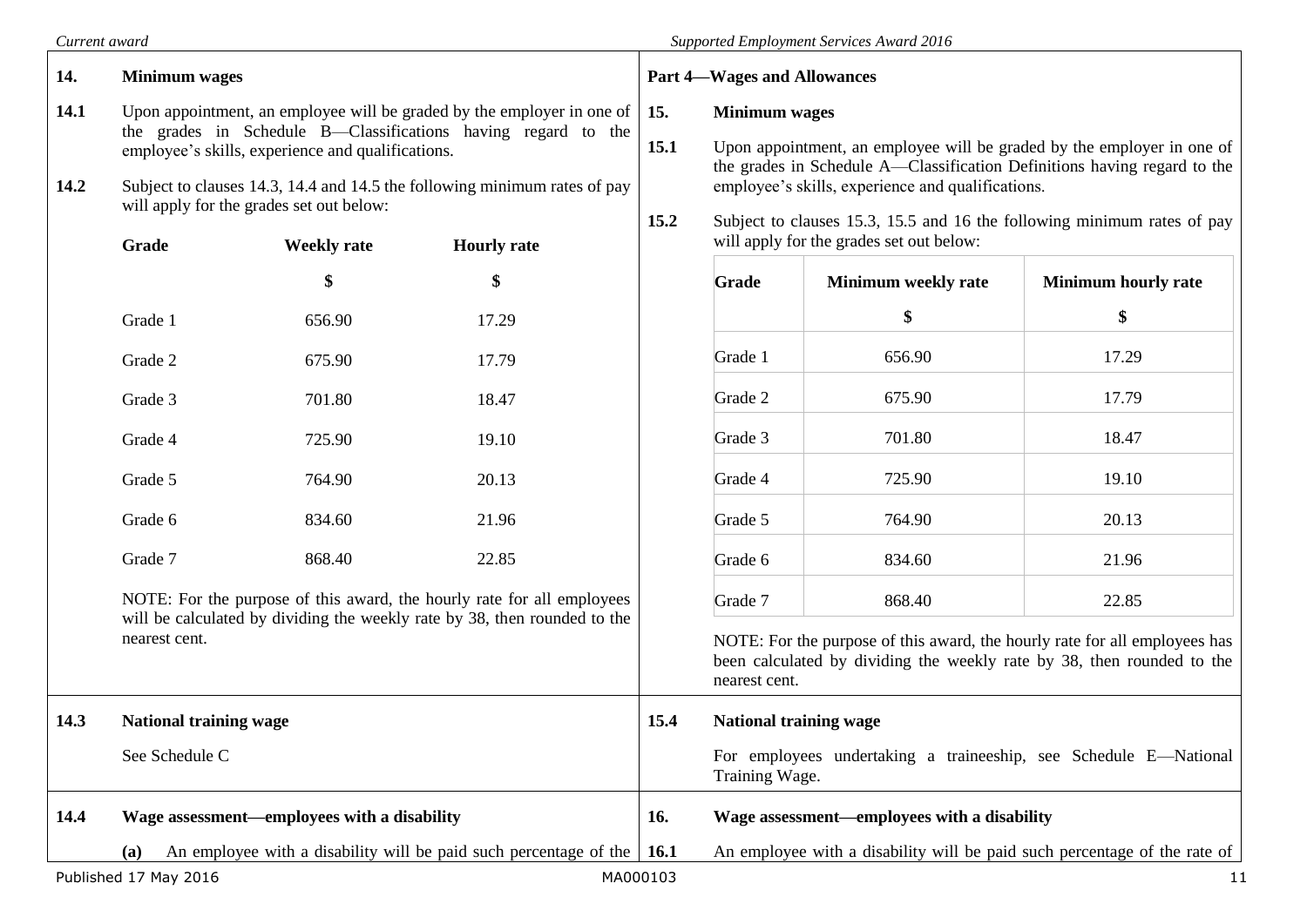| Current award | Supported Employment Services Award 2016                                                                                                            |      |                                                                                                                                          |                                                                                                                 |  |  |
|---------------|-----------------------------------------------------------------------------------------------------------------------------------------------------|------|------------------------------------------------------------------------------------------------------------------------------------------|-----------------------------------------------------------------------------------------------------------------|--|--|
|               | rate of pay of the relevant grade in clause 14.2 as assessed under an<br>approved wage assessment tool chosen by a supported employment<br>service. |      | pay of the relevant grade in clause 15.2 as assessed under an approved<br>wage assessment tool chosen by a supported employment service. |                                                                                                                 |  |  |
| (b)           | For the purposes of this clause, an approved wage assessment tool<br>means and is limited to:                                                       | 16.2 |                                                                                                                                          | For the purposes of this clause, an approved wage assessment tool means<br>and is limited to:                   |  |  |
|               | the Supported Wage System;<br>(i)                                                                                                                   |      | (a)<br>( <b>b</b> )                                                                                                                      | the Supported Wage System;<br>[the Business Services Wage Assessment Tool-deleted];                             |  |  |
|               | [the Business Services Wage Assessment Tool—deleted];<br>(ii)<br>the Civic Industries Supported Employees Wage Assessment<br>(iii)<br>Tool;         |      | (c)<br>(d)                                                                                                                               | the Civic Industries Supported Employees Wage Assessment Tool;<br>the Elouera Association Wage Assessment Tool; |  |  |
|               | the Elouera Association Wage Assessment Tool;<br>(iv)                                                                                               |      | (e)                                                                                                                                      | the FWS Wage Assessment Tool;*                                                                                  |  |  |
|               | the FWS Wage Assessment Tool;*<br>(v)<br>the Greenacres Association Competency Based Wages<br>(vi)                                                  |      | (f)<br>(g)                                                                                                                               | the Greenacres Association Competency Based Wages System;<br>the Hunter Contracts Wage Assessment Tool;*        |  |  |
|               | System;<br>(vii) the Hunter Contracts Wage Assessment Tool;*                                                                                        |      | (h)<br>(i)                                                                                                                               | the Phoenix Wage Assessment Tool;*<br>the PHT Wage Assessment Tool;                                             |  |  |
|               | (viii) the Phoenix Wage Assessment Tool;*<br>the PHT Wage Assessment Tool;<br>(ix)                                                                  |      | (j)                                                                                                                                      | the Skillsmaster Wage Assessment Tool;                                                                          |  |  |
|               | the Skillsmaster Wage Assessment Tool;<br>(x)                                                                                                       |      | $\left( \mathbf{k}\right)$<br>$\mathbf{I}$                                                                                               | the Yumaro Wage Assessment Tool;<br>the Woorinyan Wage Assessment Tool;                                         |  |  |
|               | the Yumaro Wage Assessment Tool;<br>(xi)<br>the Woorinyan Wage Assessment Tool;<br>(xii)                                                            |      | (m)<br>(n)                                                                                                                               | the RVIB Enterprises Wage Assessment Tool;<br>the Koomarri Competency Based Wages System;                       |  |  |
|               | (xiii) the RVIB Enterprises Wage Assessment Tool;<br>(xiv) the Koomarri Competency Based Wages System;                                              |      | $\boldsymbol{\left( \mathbf{0}\right) }$                                                                                                 | the Valmar Support Services Wage System;                                                                        |  |  |
|               | (xv) the Valmar Support Services Wage System;                                                                                                       |      | (p)<br>$\mathbf{q}$                                                                                                                      | the Sunnyfield Association Wage Assessment Tool;<br>the New Horizons Wage Assessment Tool;                      |  |  |
|               | (xvi) the Sunnyfield Association Wage Assessment Tool;<br>(xvii) the New Horizons Wage Assessment Tool;                                             |      | (r)<br>(s)                                                                                                                               | the Cumberland Industries Wage Assessment Tool;<br>the Endeavour Wage Assessment Tool;*                         |  |  |
|               | (xviii) the Cumberland Industries Wage Assessment Tool;                                                                                             |      | (t)                                                                                                                                      | the Wangarang Industries Wage Assessment Tool;                                                                  |  |  |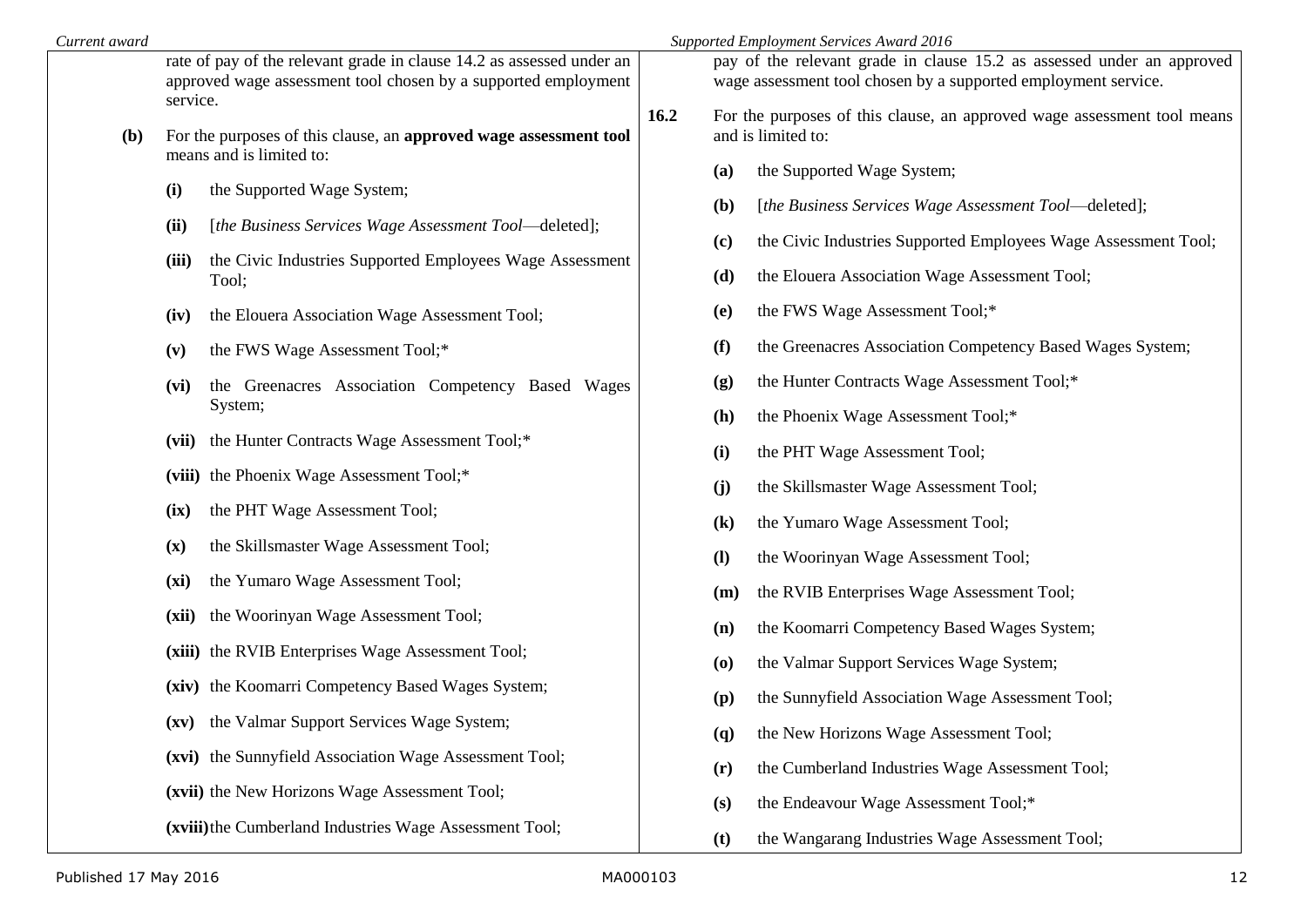**(xix)** the Endeavour Wage Assessment Tool;\* **(xx)** the Wangarang Industries Wage Assessment Tool; **(xxi)** the Bedford Employee Wage Assessment Tool; **(xxii)** the Blue Mountains Employment Services Wage Assessment Tool;\* **(xxiii)**the Ability Options Wage Assessment Tool; **(xxiv)**the Blueline Laundry Inc Wage Assessment Tool; **(xxv)** the Caloola Vocational Services Inc Wage Assessment Tool; **(xxvi)**the GDP Industries Wage Assessment Tool; **(xxvii)** the Kurri Contracting Service Wage Assessment Tool: **(xxviii)** the Mai-Wel Group Wage Assessment Tool; **(xxix)**the Merriwa Industries Limited Wage Assessment Tool; and **(xxx)** the Waverley Helpmates Wage Assessment Tool. \* Wage Assessment Tools restricted to those specific organisations unless an employer was using that tool on or before 27 June 2005. **(c)** The Supported Wage System is at Schedule D. **(d)** Wage assessment tools clauses 14.4(b)(i) to (xxii) are described in the Final Report dated 12 April 2006 prepared for the Department of Families, Housing, Community Services and Indigenous Affairs, entitled *Analysis of Wage Assessment Tools used by Business Services*. **(e)** Wage assessment tools clauses 14.4(b)(xxiii) to (xxx) are described in the Final Report dated 18 October 2007 prepared for the Department of Families, Housing, Community Services and Indigenous Affairs, entitled *Analysis of Wage Assessment Tools used by Business Services*. **(u)** the Bedford Employee Wage Assessment Tool; **(v)** the Blue Mountains Employment Services Wage Assessment Tool;\* **(w)** the Ability Options Wage Assessment Tool; **(x)** the Blueline Laundry Inc Wage Assessment Tool; **(y)** the Caloola Vocational Services Inc Wage Assessment Tool; **(z)** the GDP Industries Wage Assessment Tool; **(aa)** the Kurri Contracting Service Wage Assessment Tool; **(bb)** the Mai-Wel Group Wage Assessment Tool; **(cc)** the Merriwa Industries Limited Wage Assessment Tool; and **(dd)** the Waverley Helpmates Wage Assessment Tool. \* Wage Assessment Tools restricted to those specific organisations unless an employer was using that tool on or before 27 June 2005. **16.3** The Supported Wage System is at Schedule D. **16.4** Wage assessment tools clauses 16.2(a) to (v) are described in the Final Report dated 12 April 2006 prepared for the Department of Families, Housing, Community Services and Indigenous Affairs, entitled *Analysis of Wage Assessment Tools used by Business Services*. **16.5** Wage assessment tools clauses 16.2(w) to (dd) are described in the Final Report dated 18 October 2007 prepared for the Department of Families, Housing, Community Services and Indigenous Affairs, entitled Analysis of Wage Assessment Tools used by Business Services.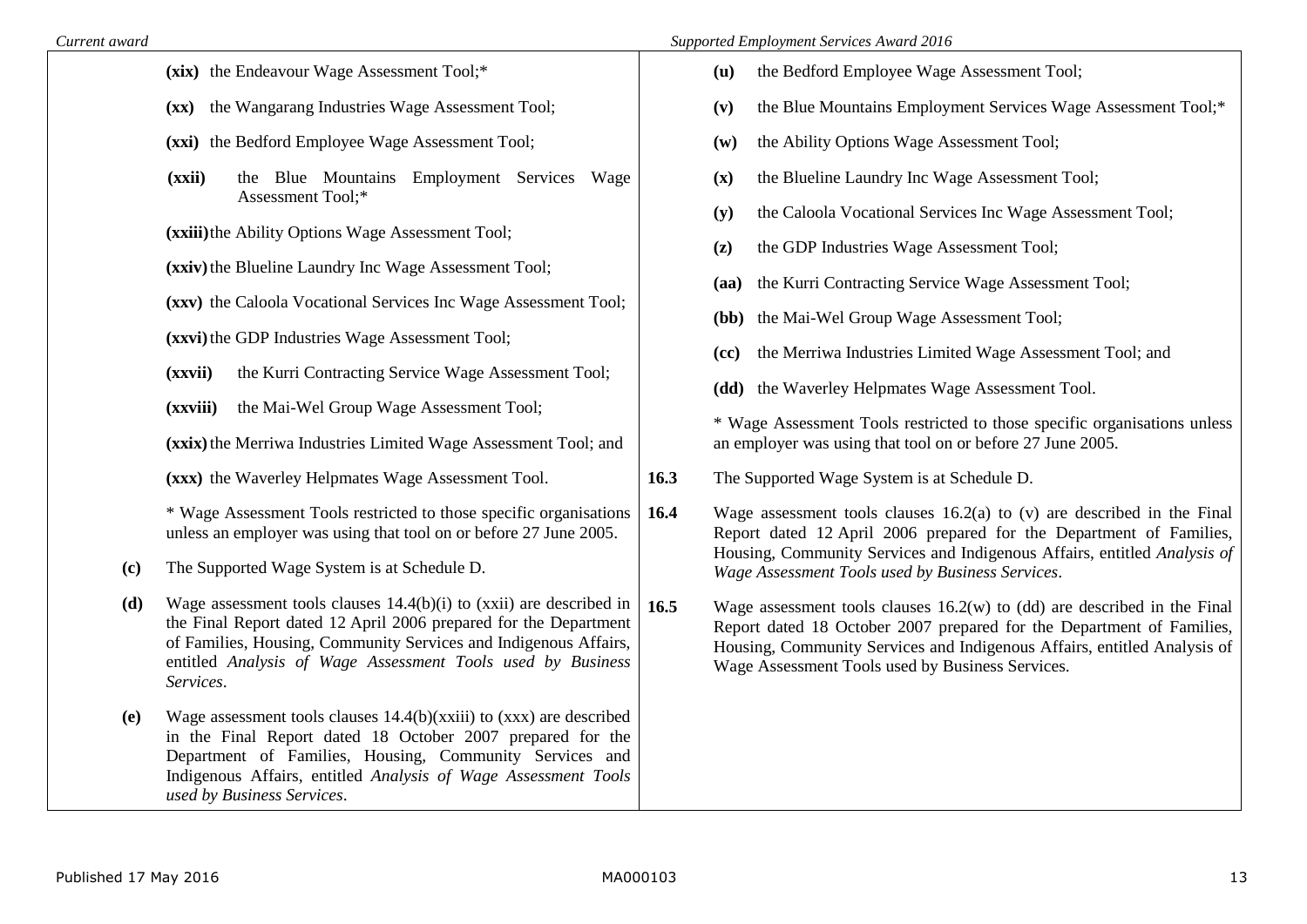# **(f) No decrease—regression of disability**

An employee with a disability will not have their rate of pay reduced as a result of a wage assessment made pursuant to clause 14.4(a). This clause does not cover the circumstance where the wage of an employee with a disability may need to be reduced due to the regression of the employee's disability. However, a wage assessment that determines a lower percentage than an earlier wage assessment of the employee against the same duties is of no effect unless the reduction in percentage is solely due to the regression of the employee's disability. Before the wage of an employee may be reduced the employer must exhaust all reasonable training options and options to allocate the employee new tasks to avoid the regression. Where regression of wages is provided for in the wage assessment tool against which the employee was assessed, regression may only occur in accordance with the method provided for in that tool.

## **(g) Review of assessment**

For the purpose of clause 14.4(a):

- **(i)** unless otherwise provided under the relevant wage assessment tool, the wage assessment of each employee with a disability will be reviewed within a period not exceeding three years' service with the supported employment service since the last assessment, and the rate of pay adjusted accordingly; and
- **(ii)** unless otherwise provided under the relevant wage assessment tool, a wage assessment may be reviewed at the initiative of either the employee with a disability or the supported employment service, once every six months and not more than four times every three years, and the rate of pay adjusted accordingly.

### **(h) Documentation of assessment**

Any assessment made under clause 14.4(a) must be documented by the supported employment service and a copy provided to the employee with a disability, and, if requested, to the employee's authorised representative.

### **16.6 No decrease—regression of disability**

- **(a)** An employee with a disability will not have their rate of pay reduced as a result of a wage assessment made pursuant to clause 16.1.
- **(b)** This clause does not cover the circumstance where the wage of an employee with a disability may need to be reduced due to the regression of the employee's disability. However, a wage assessment that determines a lower percentage than an earlier wage assessment of the employee against the same duties is of no effect unless the reduction in percentage is solely due to the regression of the employee's disability.
- **(c)** Before the wage of an employee may be reduced the employer must exhaust all reasonable training options and options to allocate the employee new tasks to avoid the regression.
- **(d)** Where regression of wages is provided for in the wage assessment tool against which the employee was assessed, regression may only occur in accordance with the method provided for in that tool.

# **16.7 Review of assessment**

For the purpose of clause 16.1:

- **(a)** unless otherwise provided under the relevant wage assessment tool, the wage assessment of each employee with a disability will be reviewed within a period not exceeding three years' service with the supported employment service since the last assessment, and the rate of pay adjusted accordingly; and
- **(b)** unless otherwise provided under the relevant wage assessment tool, a wage assessment may be reviewed at the initiative of either the employee with a disability or the supported employment service, once every six months and not more than four times every three years, and the rate of pay adjusted accordingly.

# **16.8 Documentation of assessment**

Any assessment made under clause 16.1 must be documented by the supported employment service and a copy provided to the employee with a disability, and, if requested, to the employee's authorised representative.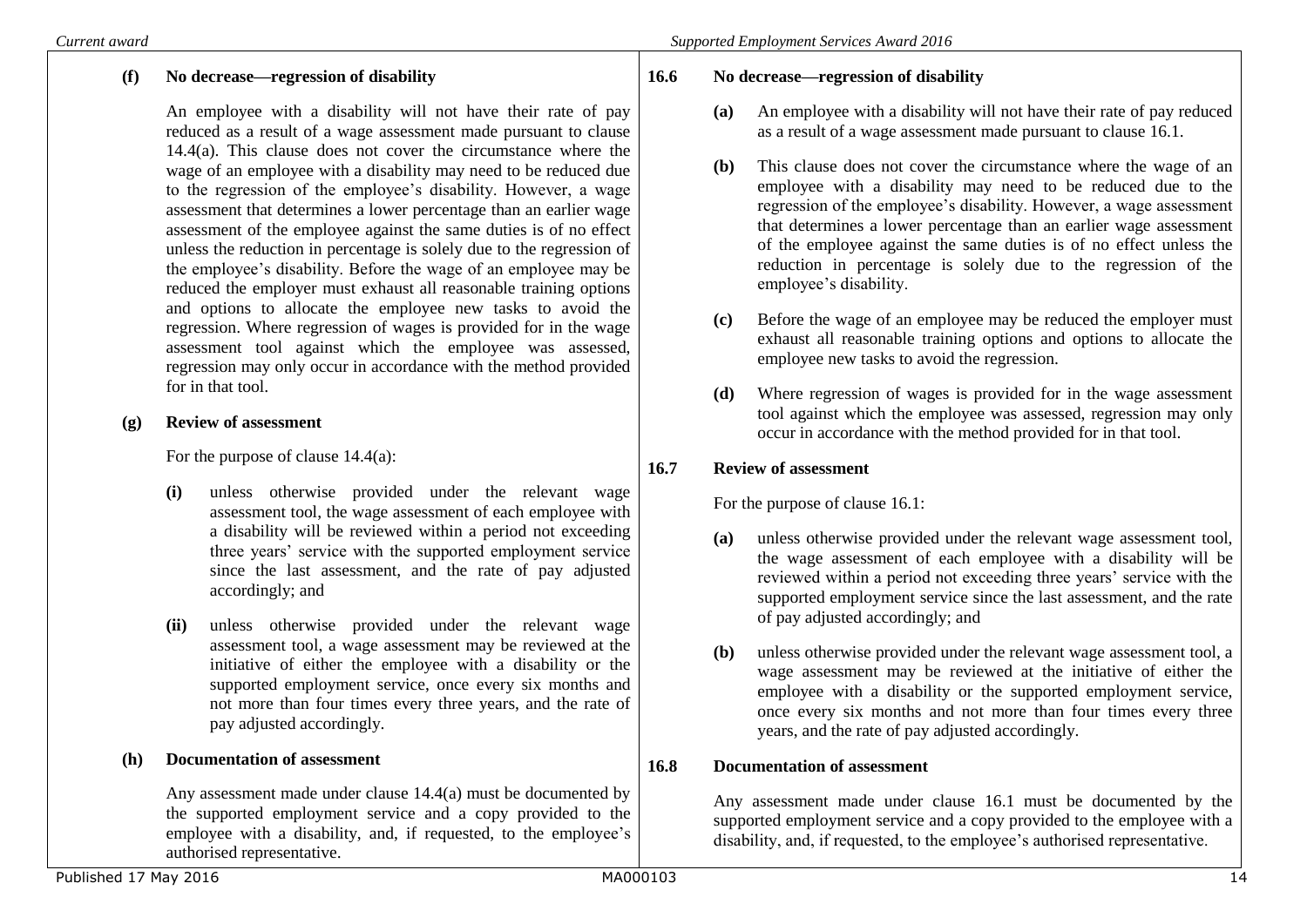# *Current award Supported Employment Services Award 2016*

| 14.5 | <b>Higher duties</b>                                                                                                                                                                                                                                                                                                 |                                                                                                                                                                                                                                                                                                                                                                                                                                                                               | 15.                                                                                                                                                           | <b>Minimum</b> wages |                                 |                                                                                                                                                                                                                                                                   |                                                                                                                                                                                                                                                                     |
|------|----------------------------------------------------------------------------------------------------------------------------------------------------------------------------------------------------------------------------------------------------------------------------------------------------------------------|-------------------------------------------------------------------------------------------------------------------------------------------------------------------------------------------------------------------------------------------------------------------------------------------------------------------------------------------------------------------------------------------------------------------------------------------------------------------------------|---------------------------------------------------------------------------------------------------------------------------------------------------------------|----------------------|---------------------------------|-------------------------------------------------------------------------------------------------------------------------------------------------------------------------------------------------------------------------------------------------------------------|---------------------------------------------------------------------------------------------------------------------------------------------------------------------------------------------------------------------------------------------------------------------|
|      | Employees will be paid at a higher grade if carrying out the duties of a<br>higher grade for two or more hours in any shift. They will be paid at the<br>higher grade for the time so worked. This clause will not apply whilst an<br>employee is carrying out work in a higher grade for training purposes<br>only. |                                                                                                                                                                                                                                                                                                                                                                                                                                                                               | 15.5                                                                                                                                                          | <b>Higher duties</b> |                                 |                                                                                                                                                                                                                                                                   |                                                                                                                                                                                                                                                                     |
|      |                                                                                                                                                                                                                                                                                                                      |                                                                                                                                                                                                                                                                                                                                                                                                                                                                               |                                                                                                                                                               | (a)                  |                                 | An employee will be paid at a higher grade if carrying out the duties<br>of a higher grade for two or more hours in any shift. They will be<br>paid at the higher grade for the time worked at the higher rate.                                                   |                                                                                                                                                                                                                                                                     |
|      |                                                                                                                                                                                                                                                                                                                      |                                                                                                                                                                                                                                                                                                                                                                                                                                                                               |                                                                                                                                                               | ( <b>b</b> )         |                                 | This clause will not apply whilst an employee is carrying out work in<br>a higher grade for training purposes only.                                                                                                                                               |                                                                                                                                                                                                                                                                     |
| 14.6 | <b>Transitional arrangement</b>                                                                                                                                                                                                                                                                                      |                                                                                                                                                                                                                                                                                                                                                                                                                                                                               |                                                                                                                                                               | 16.                  |                                 |                                                                                                                                                                                                                                                                   | Wage assessment—employees with a disability                                                                                                                                                                                                                         |
|      | (a)                                                                                                                                                                                                                                                                                                                  | The Business Services Wage Assessment Tool is no longer an                                                                                                                                                                                                                                                                                                                                                                                                                    |                                                                                                                                                               |                      | <b>Transitional arrangement</b> |                                                                                                                                                                                                                                                                   |                                                                                                                                                                                                                                                                     |
|      |                                                                                                                                                                                                                                                                                                                      | approved wage assessment tool for the purpose of this clause.<br>Continued use of the Business Services Wage Assessment tool<br>under this clause is only permissible in terms of this transitional<br>arrangement.                                                                                                                                                                                                                                                           |                                                                                                                                                               | (a)                  |                                 | The Business Services Wage Assessment Tool is no longer an<br>approved wage assessment tool for the purpose of this clause.<br>Continued use of the Business Services Wage Assessment tool under<br>this clause is only permissible in terms of this transitional |                                                                                                                                                                                                                                                                     |
|      | <b>(b)</b>                                                                                                                                                                                                                                                                                                           |                                                                                                                                                                                                                                                                                                                                                                                                                                                                               | A supported employment service that is using the Business                                                                                                     |                      |                                 |                                                                                                                                                                                                                                                                   | arrangement.                                                                                                                                                                                                                                                        |
|      |                                                                                                                                                                                                                                                                                                                      | (i)                                                                                                                                                                                                                                                                                                                                                                                                                                                                           | Services Wage Assessment Tool may continue to use the Business<br>Services Wage Assessment tool:<br>until 31 October 2015 provided that within 1 month of the |                      | ( <b>b</b> )                    |                                                                                                                                                                                                                                                                   | A supported employment service that is using the Business Services<br>Wage Assessment Tool may continue to use the Business Services<br>Wage Assessment tool:                                                                                                       |
|      |                                                                                                                                                                                                                                                                                                                      | date of this variation the supported employment service<br>indicates in writing to the Fair Work Commission its<br>decision to transition to another approved wage assessment<br>tool and the name of the tool it intends to transition to; and<br>for a further transitional period not extending past close of<br>(ii)<br>business, Monday 29 February 2016 granted by the Fair<br>Work Commission following application in writing by the<br>supported employment service. |                                                                                                                                                               |                      |                                 | (i)                                                                                                                                                                                                                                                               | until 31 October 2015 provided that within 1 month of the date<br>of this variation the supported employment service indicates in<br>writing to the Fair Work Commission its decision to transition<br>to another approved wage assessment tool and the name of the |
|      |                                                                                                                                                                                                                                                                                                                      |                                                                                                                                                                                                                                                                                                                                                                                                                                                                               |                                                                                                                                                               |                      |                                 | tool it intends to transition to; and                                                                                                                                                                                                                             |                                                                                                                                                                                                                                                                     |
|      |                                                                                                                                                                                                                                                                                                                      |                                                                                                                                                                                                                                                                                                                                                                                                                                                                               |                                                                                                                                                               |                      | (ii)                            | for a further transitional period not extending past close of<br>business, Monday 29 February 2016 granted by the Fair Work<br>Commission following application in writing by the supported<br>employment service.                                                |                                                                                                                                                                                                                                                                     |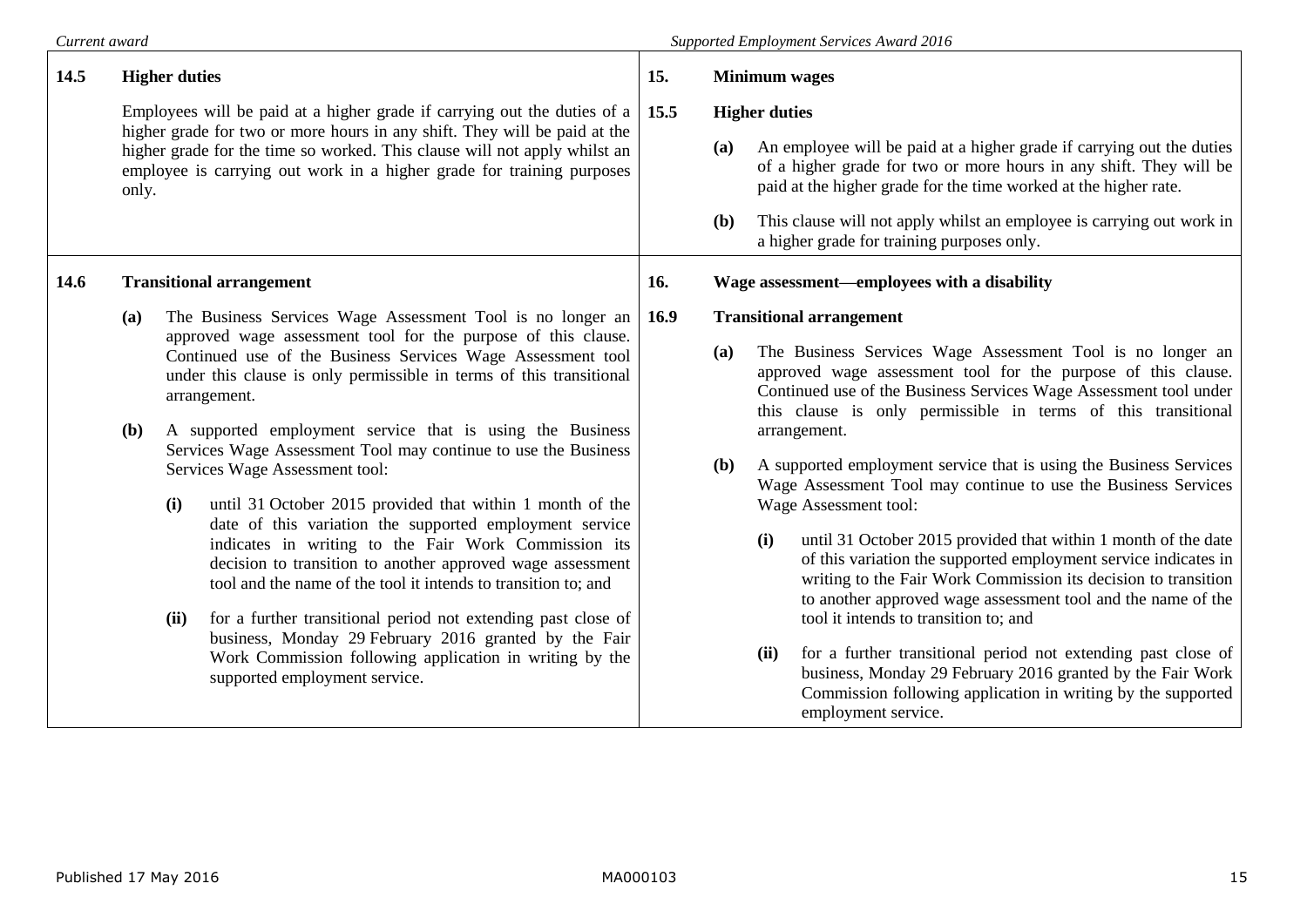| Current award                            |                                                                                                                                                                                                                        |      | Supported Employment Services Award 2016                                                                                                                                                                                                                                                                     |
|------------------------------------------|------------------------------------------------------------------------------------------------------------------------------------------------------------------------------------------------------------------------|------|--------------------------------------------------------------------------------------------------------------------------------------------------------------------------------------------------------------------------------------------------------------------------------------------------------------|
| 15.                                      | <b>Allowances</b>                                                                                                                                                                                                      | 17.  | <b>Allowances</b>                                                                                                                                                                                                                                                                                            |
| Clause inserted – proposed new provision |                                                                                                                                                                                                                        | 17.1 | Employers must pay to an employee the allowances the employee is<br>entitled to under this clause. See Schedule C for a summary of monetary<br>allowances and method of adjustment.                                                                                                                          |
|                                          |                                                                                                                                                                                                                        | 17.2 | <b>Wage-related allowances</b>                                                                                                                                                                                                                                                                               |
|                                          |                                                                                                                                                                                                                        |      | All purpose allowances<br>(a)                                                                                                                                                                                                                                                                                |
|                                          |                                                                                                                                                                                                                        |      | Allowances paid for all purposes are included in the rate of pay of<br>an employee who is entitled to the allowance when calculating any<br>penalties or loadings or payment while they are on annual leave. The<br>leading hand allowance (clause $17.2(b)$ ) is paid for all purposes<br>under this award. |
| 15.1                                     | Use of vehicle                                                                                                                                                                                                         | 17.3 | <b>Expense-related allowances</b>                                                                                                                                                                                                                                                                            |
|                                          | An employee required to use their own vehicle during working hours will                                                                                                                                                |      | Use of vehicle<br><b>(a)</b>                                                                                                                                                                                                                                                                                 |
|                                          | be paid \$0.78 per kilometre travelled.                                                                                                                                                                                |      | An employee required to use their own vehicle during working hours<br>will be paid \$0.78 per kilometre travelled.                                                                                                                                                                                           |
| 15.2                                     | <b>First aid allowance</b>                                                                                                                                                                                             | 17.2 | <b>Wage-related allowances</b>                                                                                                                                                                                                                                                                               |
|                                          | An employee who is appointed by the employer as a first aid officer to                                                                                                                                                 |      | <b>First aid allowance</b><br>(c)                                                                                                                                                                                                                                                                            |
|                                          | render first aid assistance in the workplace and who maintains a current<br>senior first aid qualification from St John Ambulance or similar body will<br>be paid an allowance of 2.03% of the standard rate per week. |      | An employee who is appointed by the employer as a first aid officer<br>to provide first aid assistance in the workplace and who maintains a<br>current senior first aid qualification from St John Ambulance or<br>similar body will be paid an allowance of \$15.53 per week.                               |
| 15.3                                     | <b>Meal allowance</b>                                                                                                                                                                                                  | 17.3 | <b>Expense-related allowances</b>                                                                                                                                                                                                                                                                            |
|                                          | Where an employee is entitled to a meal allowance in accordance with<br>clause 21.4, the employee will be paid \$10.32 per meal.                                                                                       |      | <b>Meal allowance</b><br>(b)                                                                                                                                                                                                                                                                                 |
|                                          |                                                                                                                                                                                                                        |      | Where an employee is entitled to a meal allowance in accordance<br>with clause 19.4, the employee will be paid \$10.32 per meal.                                                                                                                                                                             |
| 15.4                                     | <b>Laundry allowance</b>                                                                                                                                                                                               |      | <b>Laundry allowance</b><br>(c)                                                                                                                                                                                                                                                                              |
|                                          | An employee required to perform work determined by the leading hand or                                                                                                                                                 |      | An employee required to perform work determined by the leading                                                                                                                                                                                                                                               |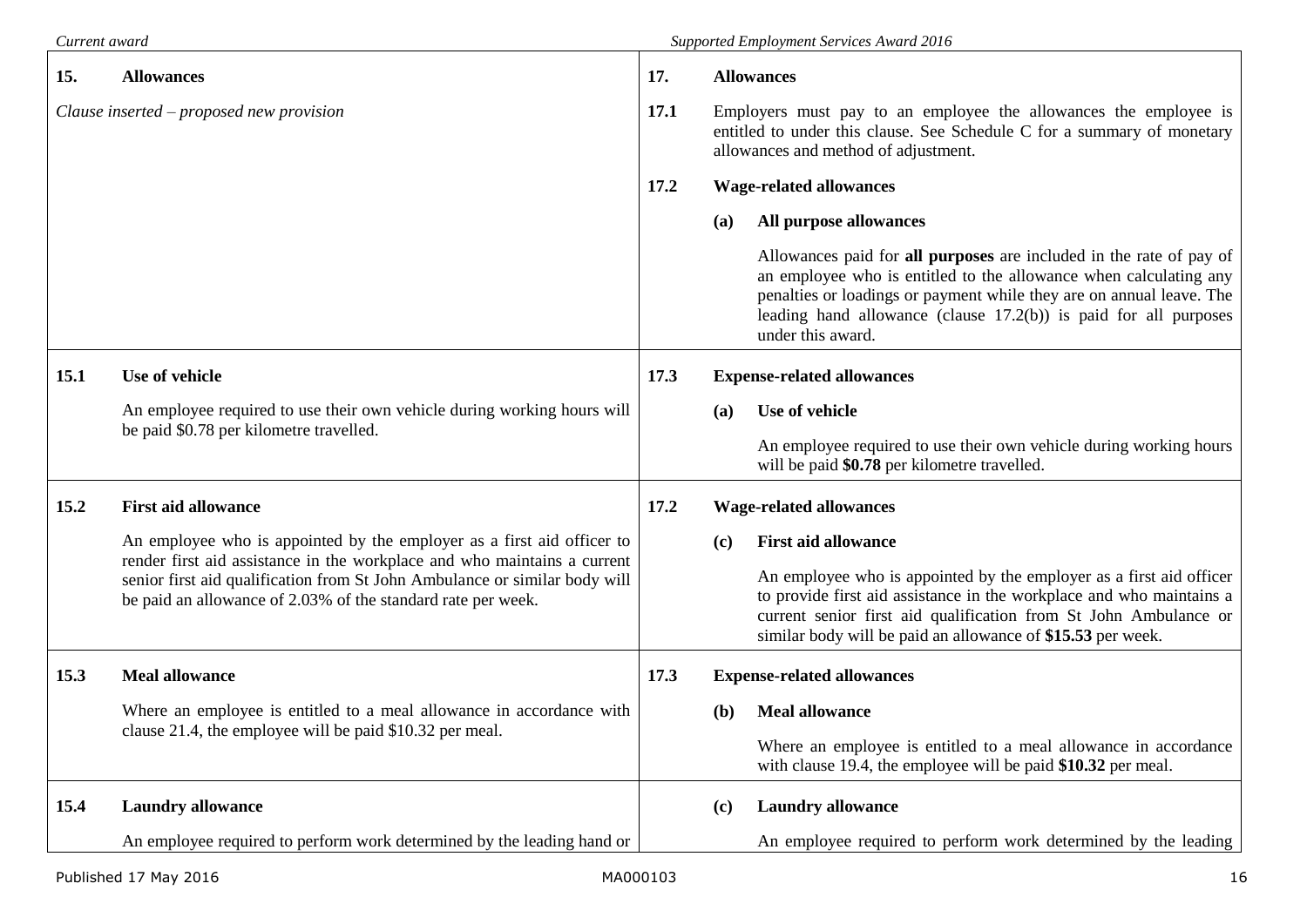| supervisor to be of a dirty nature will be paid an allowance of \$0.70 per<br>hand or supervisor to be of a dirty nature will be paid an allowance<br>day unless the employer provides and launders a uniform at no cost to the<br>of \$0.70 per day unless the employer provides and launders a<br>uniform at no cost to the employee.<br>employee.<br>15.5<br>Special and protective clothing<br>Special and protective clothing<br>(d)                                                                                                                                                                                                                                                                               |             |
|-------------------------------------------------------------------------------------------------------------------------------------------------------------------------------------------------------------------------------------------------------------------------------------------------------------------------------------------------------------------------------------------------------------------------------------------------------------------------------------------------------------------------------------------------------------------------------------------------------------------------------------------------------------------------------------------------------------------------|-------------|
|                                                                                                                                                                                                                                                                                                                                                                                                                                                                                                                                                                                                                                                                                                                         |             |
|                                                                                                                                                                                                                                                                                                                                                                                                                                                                                                                                                                                                                                                                                                                         |             |
| Where it is necessary that an employee wear special and/or<br>Where it is necessary that an employee wear special and/or protective<br>(i)<br>clothing, the employer must reimburse the employee for the cost of<br>protective clothing, the employer must reimburse the<br>purchasing such clothing. The provisions of this clause do not apply<br>employee for the cost of purchasing the special clothing.<br>where the special clothing is supplied without cost to the employee.<br>The provisions of this clause do not apply where the special<br>(ii)<br>Where the employer provides the special clothing it will remain the<br>clothing is supplied without cost to the employee.<br>property of the employer. |             |
| Where the employer provides the special clothing it will<br>(iii)<br>remain the property of the employer.                                                                                                                                                                                                                                                                                                                                                                                                                                                                                                                                                                                                               |             |
| 15.6<br><b>Toilet cleaning allowance</b><br>17.2<br><b>Wage-related allowances</b>                                                                                                                                                                                                                                                                                                                                                                                                                                                                                                                                                                                                                                      |             |
| An employee engaged for the major portion of a day or shift in cleaning<br><b>Toilet cleaning allowance</b><br>(d)<br>toilets will be paid an allowance of 1.615% of the standard rate per week<br>An employee engaged for the major portion of a day or shift in<br>or 0.329% of the standard rate per shift.<br>cleaning toilets will be paid an allowance of \$12.35 per week or<br>\$2.52 per shift.                                                                                                                                                                                                                                                                                                                |             |
| 15.7<br>17.2<br><b>Leading hand allowance</b><br><b>Wage-related allowances</b>                                                                                                                                                                                                                                                                                                                                                                                                                                                                                                                                                                                                                                         |             |
| Leading hands classified at Grade 4 or below are entitled to an all-purpose<br><b>Leading hand allowance</b><br><b>(b)</b><br>allowance according to the following table:<br>Leading hands classified at Grade 4 or below are entitled to an all-                                                                                                                                                                                                                                                                                                                                                                                                                                                                       |             |
| purpose allowance according to the following table:<br>In charge of<br>% of standard rate per<br>week<br>In charge of                                                                                                                                                                                                                                                                                                                                                                                                                                                                                                                                                                                                   | \$ per week |
| 4.52<br>Not less than 3 employees and not more<br>$3-10$ employees<br>than 10 employees                                                                                                                                                                                                                                                                                                                                                                                                                                                                                                                                                                                                                                 | 34.57       |
| 11-20 employees<br>More than 10 employees and not more<br>6.76<br>than 20 employees                                                                                                                                                                                                                                                                                                                                                                                                                                                                                                                                                                                                                                     | 51.71       |
| More than 20 employees<br>More than 20 employees<br>8.58                                                                                                                                                                                                                                                                                                                                                                                                                                                                                                                                                                                                                                                                | 65.63       |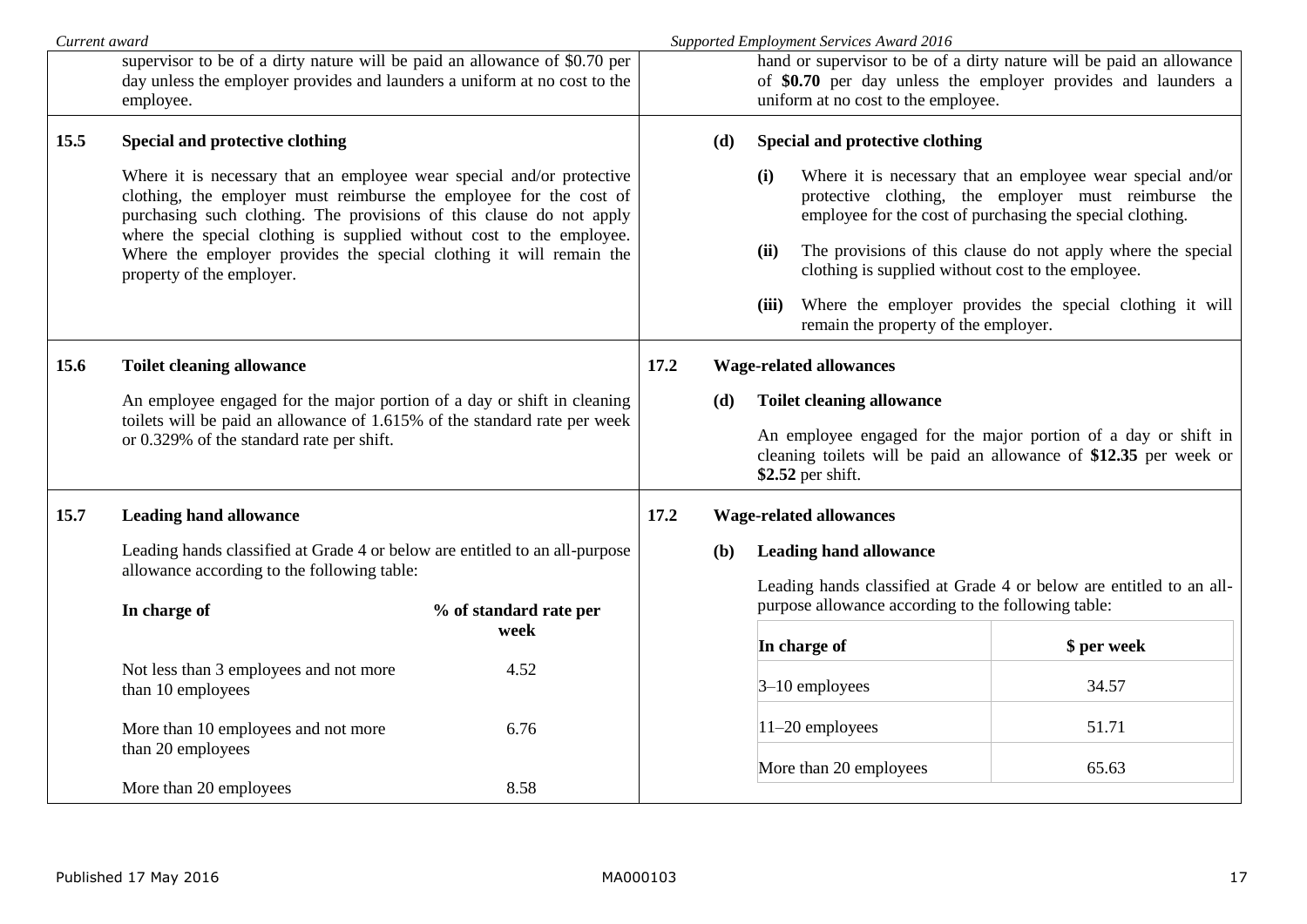$\blacksquare$ 

| 15.8 | <b>Adjustment of expense related allowances</b> |                                                                                                                                                                                      | <b>Schedule C-Summary of Monetary Allowances</b>                                                                                                                                                                                                                         |                                                             |                                                                                                                                                                                               |                                                                                                                                                                                                                                                                                                                                                            |                                                                    |
|------|-------------------------------------------------|--------------------------------------------------------------------------------------------------------------------------------------------------------------------------------------|--------------------------------------------------------------------------------------------------------------------------------------------------------------------------------------------------------------------------------------------------------------------------|-------------------------------------------------------------|-----------------------------------------------------------------------------------------------------------------------------------------------------------------------------------------------|------------------------------------------------------------------------------------------------------------------------------------------------------------------------------------------------------------------------------------------------------------------------------------------------------------------------------------------------------------|--------------------------------------------------------------------|
|      | (a)                                             |                                                                                                                                                                                      | At the time of any adjustment to the standard rate, each expense<br>related allowance will be increased by the relevant adjustment<br>factor. The relevant adjustment factor for this purpose is the<br>percentage movement in the applicable index figure most recently | C.2<br>C.2.1                                                | <b>Expense-related allowances</b><br>Adjustment of expense-related allowances                                                                                                                 |                                                                                                                                                                                                                                                                                                                                                            |                                                                    |
|      | <b>(b)</b>                                      | was last adjusted.                                                                                                                                                                   | published by the Australian Bureau of Statistics since the allowance<br>The applicable index figure is the index figure published by the                                                                                                                                 |                                                             | (a)                                                                                                                                                                                           | At the time of any adjustment to the standard rate, each expense-<br>related allowance will be increased by the relevant adjustment factor.<br>The relevant adjustment factor for this purpose is the percentage<br>movement in the applicable index figure most recently published by<br>the Australian Bureau of Statistics since the allowance was last |                                                                    |
|      |                                                 | Australian Bureau of Statistics for the Eight Capitals Consumer<br>Price Index (Cat No. 6401.0), as follows:<br><b>Applicable Consumer Price Index</b><br><b>Allowance</b><br>figure |                                                                                                                                                                                                                                                                          | <b>(b)</b>                                                  | adjusted.<br>The applicable index figure is the index figure published by the<br>Australian Bureau of Statistics for the Eight Capitals Consumer Price<br>Index (Cat No. 6401.0), as follows: |                                                                                                                                                                                                                                                                                                                                                            |                                                                    |
|      |                                                 | Meal allowance                                                                                                                                                                       | Take away and fast foods sub-group                                                                                                                                                                                                                                       |                                                             |                                                                                                                                                                                               | <b>Allowance</b>                                                                                                                                                                                                                                                                                                                                           | Applicable Consumer Price Index figure                             |
|      |                                                 | Laundry allowance                                                                                                                                                                    | Clothing and footwear group                                                                                                                                                                                                                                              |                                                             |                                                                                                                                                                                               | Meal allowance                                                                                                                                                                                                                                                                                                                                             | Take away and fast foods sub-group                                 |
|      |                                                 | Vehicle allowance                                                                                                                                                                    | Private motoring sub-group                                                                                                                                                                                                                                               |                                                             | Laundry allowance                                                                                                                                                                             | Clothing and footwear group                                                                                                                                                                                                                                                                                                                                |                                                                    |
|      |                                                 |                                                                                                                                                                                      |                                                                                                                                                                                                                                                                          |                                                             |                                                                                                                                                                                               | Vehicle allowance                                                                                                                                                                                                                                                                                                                                          | Private motoring sub-group                                         |
| 16.  | <b>District allowances</b>                      |                                                                                                                                                                                      | Transitional provisions removed - obsolete                                                                                                                                                                                                                               |                                                             |                                                                                                                                                                                               |                                                                                                                                                                                                                                                                                                                                                            |                                                                    |
| 17.  |                                                 | <b>Accident pay</b>                                                                                                                                                                  |                                                                                                                                                                                                                                                                          |                                                             |                                                                                                                                                                                               |                                                                                                                                                                                                                                                                                                                                                            |                                                                    |
| 18.  |                                                 | <b>Payment of wages</b>                                                                                                                                                              |                                                                                                                                                                                                                                                                          | 15.                                                         | <b>Minimum</b> wages                                                                                                                                                                          |                                                                                                                                                                                                                                                                                                                                                            |                                                                    |
| 18.1 |                                                 | Wages will be paid weekly or fortnightly, or, by agreement between the<br>employer and the majority of employees, monthly.                                                           |                                                                                                                                                                                                                                                                          | 15.3                                                        | <b>Payment of wages</b><br>(a)                                                                                                                                                                |                                                                                                                                                                                                                                                                                                                                                            | Wages will be paid weekly or fortnightly, or, by agreement between |
| 18.2 |                                                 | account nominated by the employee.                                                                                                                                                   | Payment will be made in cash, by cheque or by electronic funds transfer,<br>as determined by the employer, into the bank or financial institution                                                                                                                        | the employer and the majority of employees, monthly.<br>(b) | Payment will be made in cash, by cheque or by electronic funds                                                                                                                                |                                                                                                                                                                                                                                                                                                                                                            |                                                                    |
| 18.3 |                                                 | in which the overtime has been worked.                                                                                                                                               | Overtime will be paid not later than the pay day next succeeding the week                                                                                                                                                                                                |                                                             |                                                                                                                                                                                               | transfer, as determined by the employer, into the bank or financial<br>institution account nominated by the employee.                                                                                                                                                                                                                                      |                                                                    |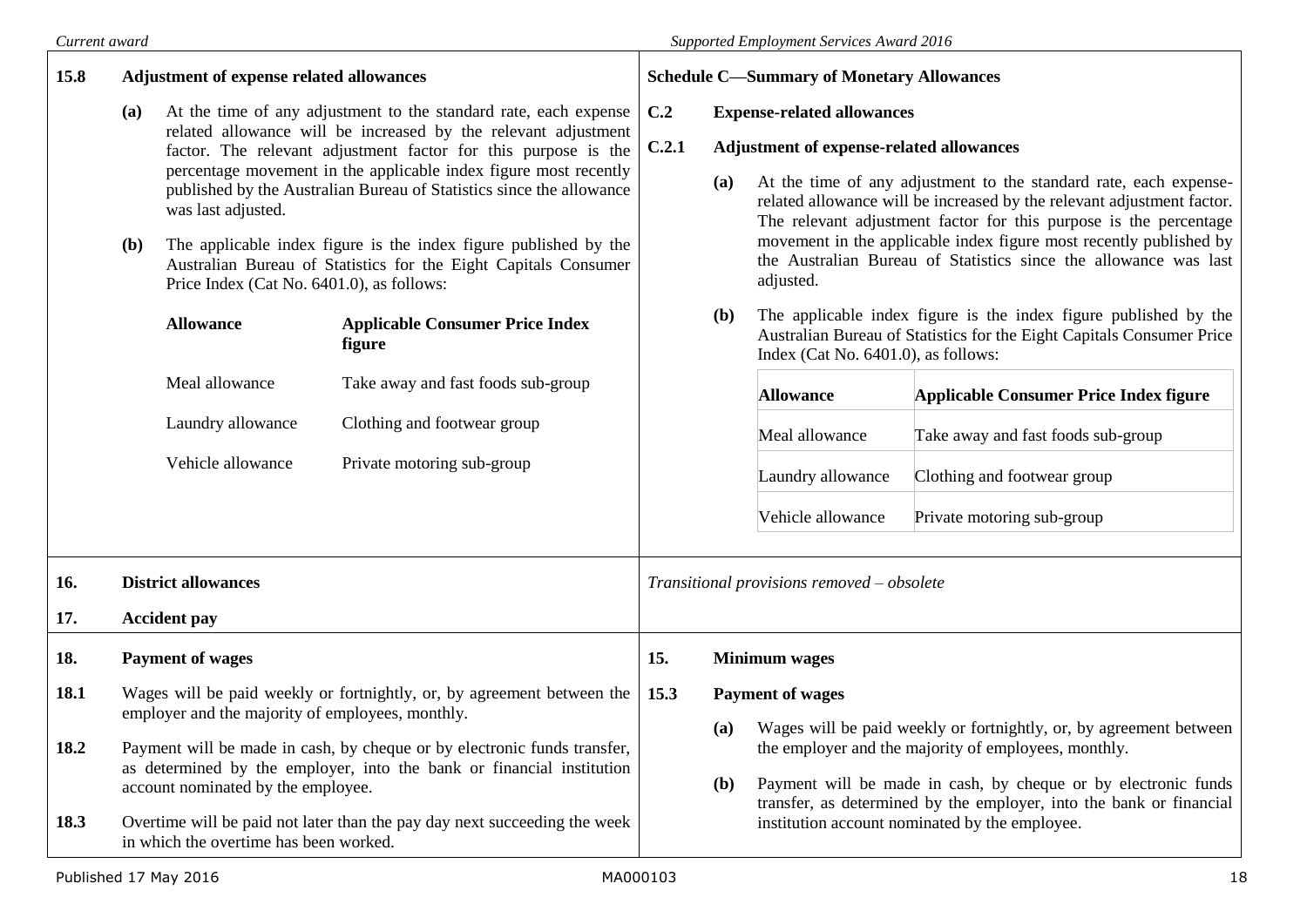| Current award |                                                                                                                                                                                                                                                                                                                                                                                                                                                                                                                                                                                                                                                                                                                                                                                                        | <b>Supported Employment Services Award 2016</b>                                                                                                                                                                                                                                                                                                                                                                                                                                                                                                                                                                                                                                                                                                                                                           |
|---------------|--------------------------------------------------------------------------------------------------------------------------------------------------------------------------------------------------------------------------------------------------------------------------------------------------------------------------------------------------------------------------------------------------------------------------------------------------------------------------------------------------------------------------------------------------------------------------------------------------------------------------------------------------------------------------------------------------------------------------------------------------------------------------------------------------------|-----------------------------------------------------------------------------------------------------------------------------------------------------------------------------------------------------------------------------------------------------------------------------------------------------------------------------------------------------------------------------------------------------------------------------------------------------------------------------------------------------------------------------------------------------------------------------------------------------------------------------------------------------------------------------------------------------------------------------------------------------------------------------------------------------------|
| 18.4          | Where an employee is discharged from employment the employee will be<br>paid immediately for all wages, overtime, pro rata payment for annual<br>leave, annual leave loading or any remuneration due. Payment may be                                                                                                                                                                                                                                                                                                                                                                                                                                                                                                                                                                                   | Overtime will be paid not later than the pay day next following the<br>(c)<br>week in which the overtime has been worked.                                                                                                                                                                                                                                                                                                                                                                                                                                                                                                                                                                                                                                                                                 |
|               | made by cash, cheque or electronic funds transfer at the discretion of the<br>employer.                                                                                                                                                                                                                                                                                                                                                                                                                                                                                                                                                                                                                                                                                                                | Where an employee is discharged from employment the employee<br>(d)<br>will be paid immediately for all wages, overtime, pro rata payment<br>for annual leave, annual leave loading; or any remuneration due.                                                                                                                                                                                                                                                                                                                                                                                                                                                                                                                                                                                             |
| 18.5          | Where an employee lawfully leaves their employment they will be paid<br>all monies due at the time of leaving. Payment may be made by cash,<br>cheque or electronic funds transfer at the discretion of the employer.                                                                                                                                                                                                                                                                                                                                                                                                                                                                                                                                                                                  | Payment may be made by cash, cheque or electronic funds transfer at<br>(e)<br>the discretion of the employer.                                                                                                                                                                                                                                                                                                                                                                                                                                                                                                                                                                                                                                                                                             |
| 18.6          | In the event of there being any delay in the making of any payment<br>mentioned in this clause, other than a delay beyond the direct control of<br>the employer, an employee will be paid at ordinary rates for all time the<br>employee is kept waiting. Time kept waiting will be deemed to operate                                                                                                                                                                                                                                                                                                                                                                                                                                                                                                  | (f)<br>Where an employee lawfully leaves their employment they will be<br>paid all monies due at the time of leaving. Payment may be made by<br>cash, cheque or electronic funds transfer at the discretion of the<br>employer.                                                                                                                                                                                                                                                                                                                                                                                                                                                                                                                                                                           |
|               | after 6.00 pm on the Friday of each pay week where payment is made by<br>electronic funds transfer.                                                                                                                                                                                                                                                                                                                                                                                                                                                                                                                                                                                                                                                                                                    | In the event of there being any delay in the making of any payment<br>(g)<br>mentioned in this clause, other than a delay beyond the direct control<br>of the employer, an employee will be paid the ordinary hourly rate<br>for all time the employee is kept waiting. Time kept waiting will be<br>deemed to operate after 6.00 pm on the Friday of each pay week<br>where payment is made by electronic funds transfer.                                                                                                                                                                                                                                                                                                                                                                                |
| 18.7          | <b>Composite rates</b>                                                                                                                                                                                                                                                                                                                                                                                                                                                                                                                                                                                                                                                                                                                                                                                 | <b>Annualised salary</b><br>(g)                                                                                                                                                                                                                                                                                                                                                                                                                                                                                                                                                                                                                                                                                                                                                                           |
|               | As an alternative to an employee's wages being calculated and paid<br>(a)<br>on a weekly or fortnightly basis, agreement may be reached<br>between an employee and the employer that the employee can be<br>paid a composite annual salary which properly remunerates the<br>employee in accordance with the award for work performed over an<br>agreed roster cycle. In such cases the composite annual salary will<br>be calculated to ensure that such salary paid over the year is<br>sufficient to cover what the employee would have been entitled to<br>if all award overtime and penalty rate obligations have been<br>complied with. The employee is entitled to be represented in<br>discussions with the employer by a registered organisation, or by<br>the employee's parent or guardian. | As an alternative to an employee's wages being calculated and<br>(i)<br>paid on a weekly or fortnightly basis, agreement may be<br>reached between an employee and the employer that the<br>employee can be paid a composite annual salary which<br>properly remunerates the employee in accordance with the<br>award for work performed over an agreed roster cycle. In such<br>cases the composite annual salary will be calculated to ensure<br>that such salary paid over the year is sufficient to cover what<br>the employee would have been entitled to if all award<br>overtime and penalty rate obligations have been complied<br>with. The employee is entitled to be represented in discussions<br>with the employer by a registered organisation, or by the<br>employee's parent or guardian. |
|               | However, in the event of termination of employment prior to<br><b>(b)</b><br>completion of a year, the salary paid during such period of                                                                                                                                                                                                                                                                                                                                                                                                                                                                                                                                                                                                                                                               | However, in the event of termination of employment prior to<br>(ii)                                                                                                                                                                                                                                                                                                                                                                                                                                                                                                                                                                                                                                                                                                                                       |

**(ii)** However, in the event of termination of employment prior to completion of a year, the salary paid during such period of employment, must be sufficient to cover what the employee would have been entitled to if all award overtime and penalty

employment, must be sufficient to cover what the employee would have been entitled to if all award overtime and penalty rate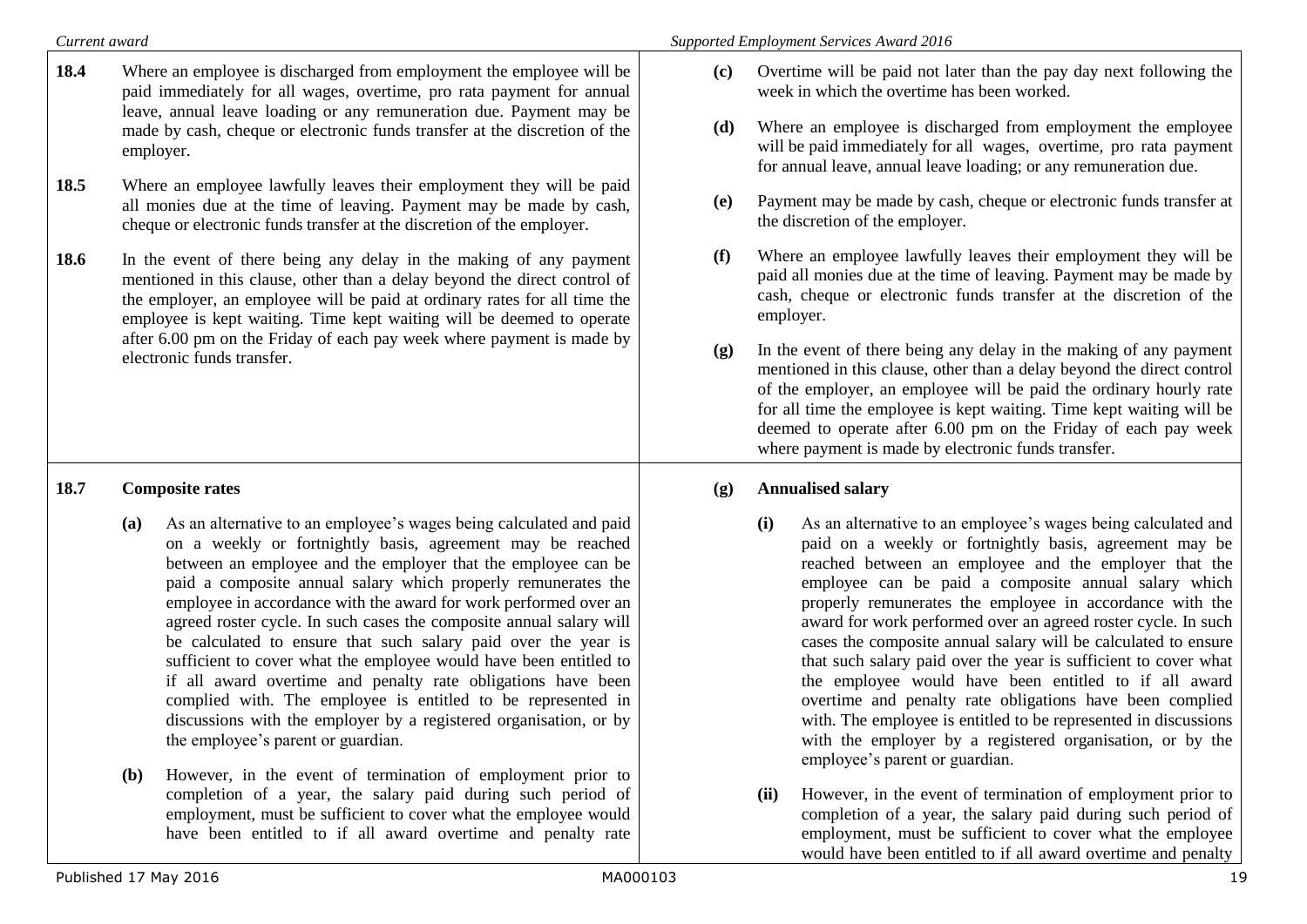| Current award |     |                                                                                                                                                                                                                                                                                                                                                                                                         |              | Supported Employment Services Award 2016                                                                                                                                                                                                                                                                                                                                                                                                                                                                                                                                                                                                      |
|---------------|-----|---------------------------------------------------------------------------------------------------------------------------------------------------------------------------------------------------------------------------------------------------------------------------------------------------------------------------------------------------------------------------------------------------------|--------------|-----------------------------------------------------------------------------------------------------------------------------------------------------------------------------------------------------------------------------------------------------------------------------------------------------------------------------------------------------------------------------------------------------------------------------------------------------------------------------------------------------------------------------------------------------------------------------------------------------------------------------------------------|
|               |     | payment obligations had been complied with.                                                                                                                                                                                                                                                                                                                                                             |              | rate payment obligations had been complied with.                                                                                                                                                                                                                                                                                                                                                                                                                                                                                                                                                                                              |
|               | (c) | Where payment is adopted in accordance with this clause, the<br>employer must keep a daily record of the hours worked by an<br>employee which must show the date, start and finish times of the<br>employee for the day. This record will be countersigned weekly by<br>the employee (or their parent or guardian) and must be kept at the<br>place of employment for a period of at least seven years. |              | Where payment is adopted in accordance with this clause, the<br>(iii)<br>employer must keep a daily record of the hours worked by an<br>employee which must show the date, start and finish times of<br>the employee for the day. This record will be countersigned<br>weekly by the employee (or their parent or guardian) and must<br>be kept at the place of employment for a period of at least<br>seven years.<br>NOTE: Regulations 3.33(3) and 3.46(1)(g) of Fair Work Regulations 2009<br>set out the requirements for pay records and the content of payslips<br>including the requirement to separately identify any allowance paid. |
| 19.           |     | Superannuation                                                                                                                                                                                                                                                                                                                                                                                          | 18.          | Superannuation                                                                                                                                                                                                                                                                                                                                                                                                                                                                                                                                                                                                                                |
|               |     | Provision not reproduced - no change                                                                                                                                                                                                                                                                                                                                                                    |              | Provision not reproduced - no change                                                                                                                                                                                                                                                                                                                                                                                                                                                                                                                                                                                                          |
|               |     | <b>Part 5-Hours of Work and Related Matters</b>                                                                                                                                                                                                                                                                                                                                                         |              | <b>Part 3-Hours of Work</b>                                                                                                                                                                                                                                                                                                                                                                                                                                                                                                                                                                                                                   |
| 20.           |     | Ordinary hours of work and rostering                                                                                                                                                                                                                                                                                                                                                                    | 13.          | Ordinary hours of work and rostering arrangements                                                                                                                                                                                                                                                                                                                                                                                                                                                                                                                                                                                             |
| 20.1          |     | The ordinary hours of work will be worked in not more than five<br>consecutive shifts of not more than eight hours or, by agreement with the<br>employee, 10 consecutive hours, and will not exceed 38 hours per week<br>or an average of 38 hours per week over an agreed roster cycle.                                                                                                                | 13.1<br>13.2 | The ordinary hours of work will be worked in not more than five<br>consecutive shifts of not more than eight hours (or by agreement with the<br>employee, 10 consecutive hours).<br>Ordinary hours will not exceed 38 hours per week or an average of 38                                                                                                                                                                                                                                                                                                                                                                                      |
| 20.2          |     | Subject to clause 21—Overtime and penalty rates, ordinary time will be<br>worked between the hours of 6.00 am and 6.00 pm Monday to Sunday.                                                                                                                                                                                                                                                             |              | hours per week over an agreed roster cycle.                                                                                                                                                                                                                                                                                                                                                                                                                                                                                                                                                                                                   |
|               |     |                                                                                                                                                                                                                                                                                                                                                                                                         | 13.3         | Subject to clause 19—Overtime, ordinary time will be worked between the<br>hours of 6.00 am and 6.00 pm Monday to Sunday.                                                                                                                                                                                                                                                                                                                                                                                                                                                                                                                     |
|               |     | Clause inserted - proposed new provision                                                                                                                                                                                                                                                                                                                                                                | 13.4         | Ordinary hours worked after 6.00 pm Monday to Friday or on weekends<br>will be paid in accordance with clause 20—Penalty rates.                                                                                                                                                                                                                                                                                                                                                                                                                                                                                                               |
| 20.3          |     | Where work is carried out on weekends, payment will be at time and half   Part 5—Penalties and Overtime<br>on Saturdays and double time on Sundays, other than for employees                                                                                                                                                                                                                            |              |                                                                                                                                                                                                                                                                                                                                                                                                                                                                                                                                                                                                                                               |
|               |     | engaged on catering services who will be paid at the rate of time and three                                                                                                                                                                                                                                                                                                                             | <b>20.</b>   | <b>Penalty rates</b>                                                                                                                                                                                                                                                                                                                                                                                                                                                                                                                                                                                                                          |
| 20.4          |     | quarters on Sunday.<br>An employee who works their ordinary hours in a shift which finishes<br>after 6.00 pm and at or before 12.00 midnight Monday to Friday, will be                                                                                                                                                                                                                                  | 20.1         | An employee who works their ordinary hours in a shift which finishes after<br>6.00 pm and at or before 12.00 midnight Monday to Friday, will be paid at<br>115% of their ordinary hourly rate for the whole shift.                                                                                                                                                                                                                                                                                                                                                                                                                            |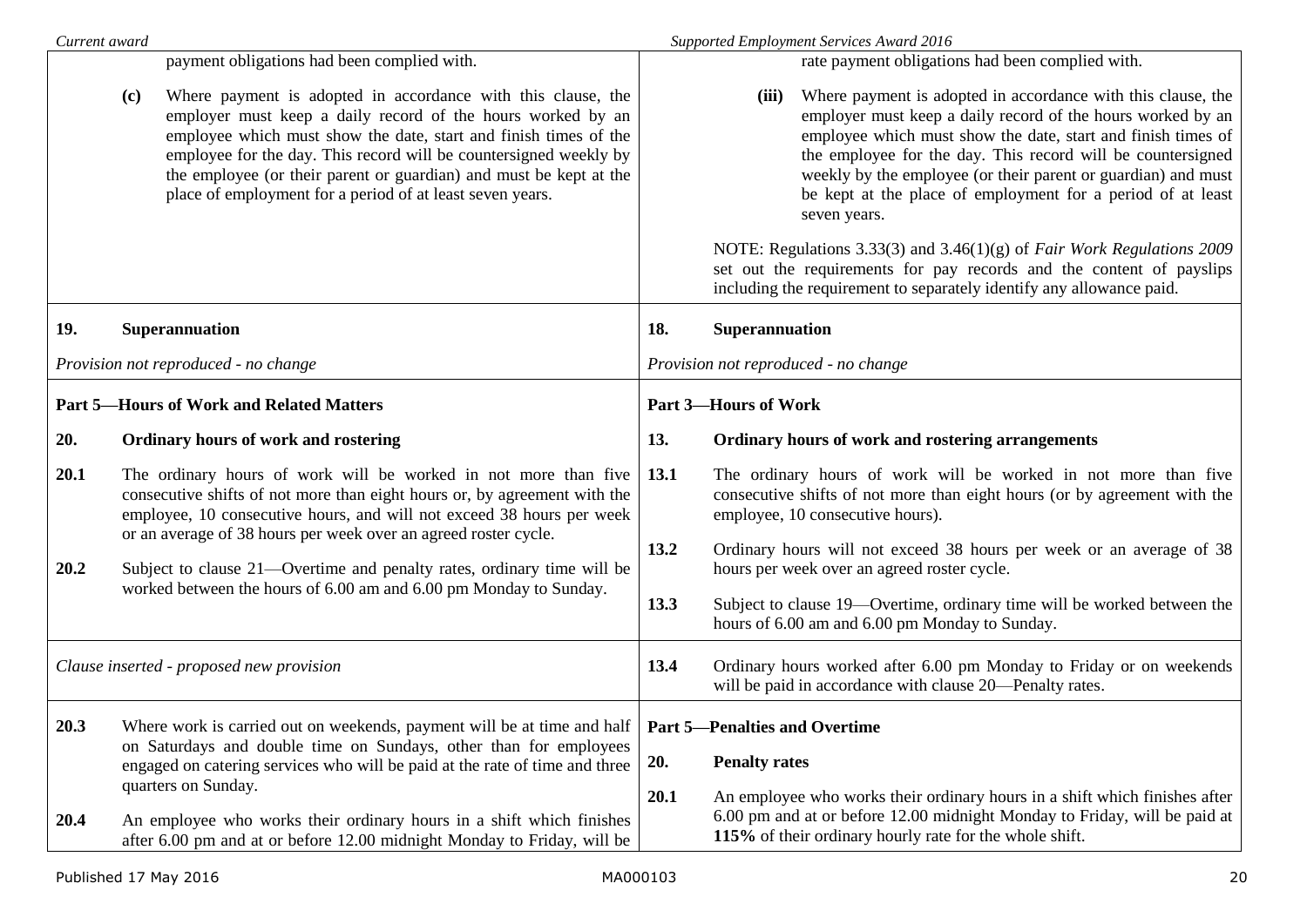| Current award |                                                                                                                                                                                                                                                                                                                                                                           |      | <b>Supported Employment Services Award 2016</b>                                                                                                                                                                                                                             |
|---------------|---------------------------------------------------------------------------------------------------------------------------------------------------------------------------------------------------------------------------------------------------------------------------------------------------------------------------------------------------------------------------|------|-----------------------------------------------------------------------------------------------------------------------------------------------------------------------------------------------------------------------------------------------------------------------------|
| 20.5          | paid 15% more than their ordinary rate for the whole shift.<br>By agreement between an employer and an employee, an employee who<br>works their hours in a rotating roster shift which finishes after 12.00<br>midnight and at or before 8.00 am Monday to Friday, will be paid for the                                                                                   | 20.2 | By agreement between an employer and employee, an employee who<br>works their hours in a rotating roster shift which finishes after 12.00<br>midnight and at or before 8.00 am Monday to Friday, will be paid at 130%<br>of their ordinary hourly rate for the whole shift. |
|               | whole shift 30% more than their ordinary rate.                                                                                                                                                                                                                                                                                                                            | 20.3 | <b>Weekend work</b>                                                                                                                                                                                                                                                         |
|               |                                                                                                                                                                                                                                                                                                                                                                           |      | Where ordinary hours are worked on weekends, payment will be:<br>(a)                                                                                                                                                                                                        |
|               |                                                                                                                                                                                                                                                                                                                                                                           |      | 150% of the ordinary hourly rate on Saturdays;<br>(i)                                                                                                                                                                                                                       |
|               |                                                                                                                                                                                                                                                                                                                                                                           |      | 200% of the ordinary hourly rate on Sundays; and<br>(ii)                                                                                                                                                                                                                    |
|               |                                                                                                                                                                                                                                                                                                                                                                           |      | 175% of the ordinary hourly rate on Sunday when engaged on<br>(iii)<br>catering services.                                                                                                                                                                                   |
| 20.6          | The actual starting and finishing time will be determined by the employer.                                                                                                                                                                                                                                                                                                |      | <b>Part 3-Hours of Work</b>                                                                                                                                                                                                                                                 |
|               |                                                                                                                                                                                                                                                                                                                                                                           | 13.  | Ordinary hours of work and rostering arrangements                                                                                                                                                                                                                           |
|               |                                                                                                                                                                                                                                                                                                                                                                           | 13.5 | The actual starting and finishing time will be determined by the employer                                                                                                                                                                                                   |
| 20.7          | Meal and tea breaks                                                                                                                                                                                                                                                                                                                                                       | 14.  | <b>Breaks</b>                                                                                                                                                                                                                                                               |
|               | All employees will be allowed at least 30 minutes unpaid lunch break not<br>later than five hours after the commencement of work unless otherwise<br>agreed between the employer and employee. An employee will not be<br>required to work for more than five hours without a meal break of 30<br>minutes. All employees will receive one paid tea break of 15 minutes in | 14.1 | <b>Meal break</b>                                                                                                                                                                                                                                                           |
|               |                                                                                                                                                                                                                                                                                                                                                                           |      | An employee will be allowed an unpaid meal break of at least 30<br>(a)<br>minutes no later than five hours after starting work unless otherwise<br>agreed between the employer and employee.                                                                                |
|               | the morning.                                                                                                                                                                                                                                                                                                                                                              |      | An employee will not be required to work for more than five hours<br>(b)<br>without a meal break of 30 minutes.                                                                                                                                                             |
|               |                                                                                                                                                                                                                                                                                                                                                                           | 14.2 | Paid tea break                                                                                                                                                                                                                                                              |
|               |                                                                                                                                                                                                                                                                                                                                                                           |      | All employees will receive one paid tea break of 15 minutes in the<br>morning.                                                                                                                                                                                              |
| 20.8          | <b>Rosters</b>                                                                                                                                                                                                                                                                                                                                                            | 14.3 | <b>Rosters</b>                                                                                                                                                                                                                                                              |
|               | The employer will notify all permanent employees of their roster upon<br>commencement with the employer. Rosters can only be changed by the<br>employer by giving employees at least seven days' notice, except in the                                                                                                                                                    |      | The employer will notify all permanent employees of their roster<br>(a)<br>upon commencement with the employer.                                                                                                                                                             |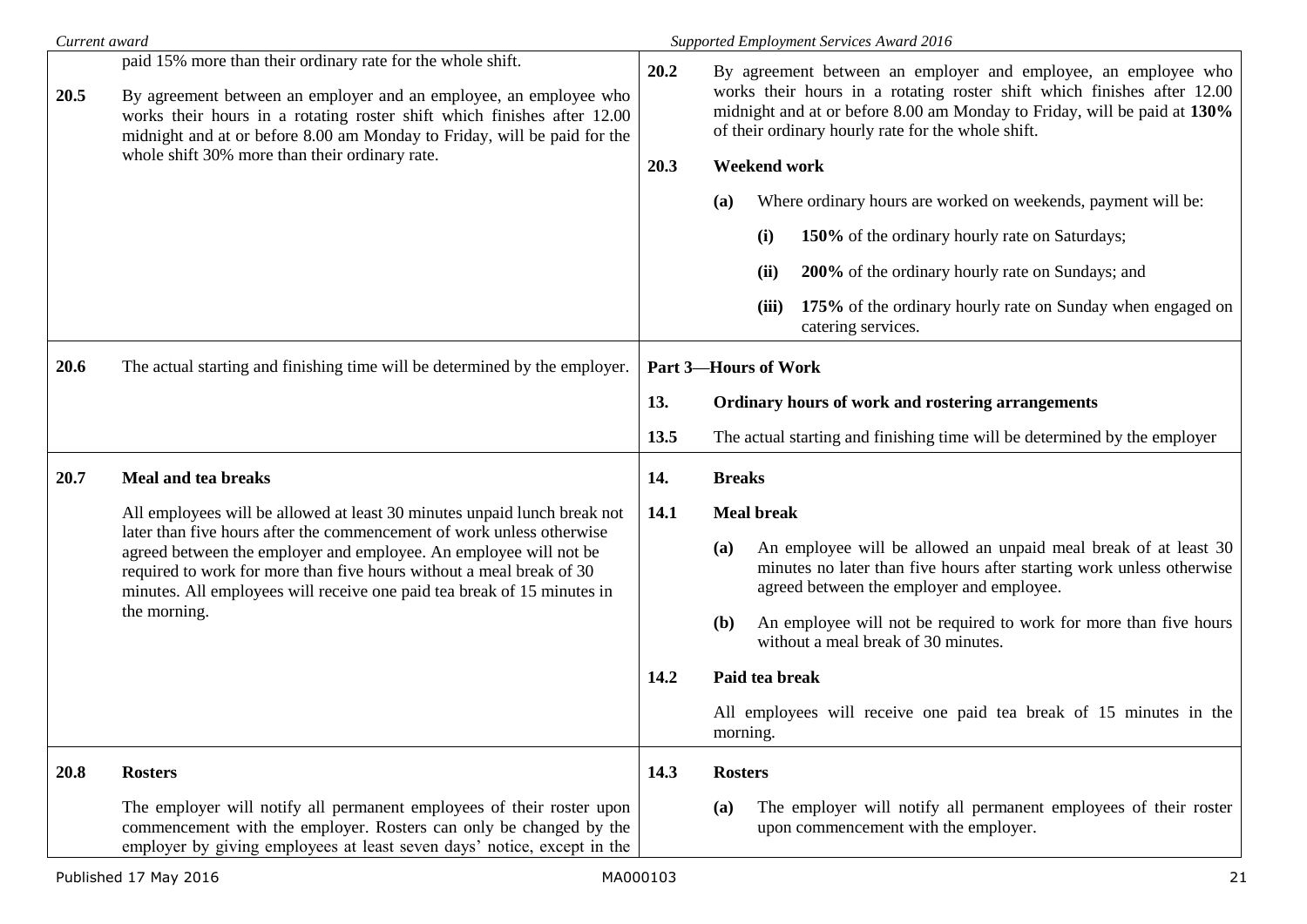|      | Current award                                                                                                                                                                                                                                                                                                   |                    | Supported Employment Services Award 2016                                                                                                                                                                                                         |                                                   |  |  |
|------|-----------------------------------------------------------------------------------------------------------------------------------------------------------------------------------------------------------------------------------------------------------------------------------------------------------------|--------------------|--------------------------------------------------------------------------------------------------------------------------------------------------------------------------------------------------------------------------------------------------|---------------------------------------------------|--|--|
|      | case of emergency where the employer will have the right to alter rosters<br>immediately.                                                                                                                                                                                                                       |                    | Subject to clause 27, rosters can only be changed by the employer by<br>( <b>b</b> )<br>giving employees at least seven days' notice, except in the case of<br>emergency where the employer will have the right to alter rosters<br>immediately. |                                                   |  |  |
| 21.  | Overtime and penalty rates                                                                                                                                                                                                                                                                                      |                    | <b>Part 5-Penalties and Overtime</b>                                                                                                                                                                                                             |                                                   |  |  |
| 21.1 | Subject to clause 21.7 all time worked outside the ordinary hours of work<br>will be overtime and will be paid for at the rate of time and a half for the<br>first two hours and double time thereafter. Overtime at the rate of double<br>time will be paid for all time worked after 12.00 noon on a Saturday | 19.<br><b>19.1</b> | Overtime<br>Subject to clause 19.6, all time worked outside the ordinary hours of work<br>will be overtime and will be paid for:                                                                                                                 |                                                   |  |  |
|      | where such time is not part of an employee's ordinary shift and all day<br>Sunday.                                                                                                                                                                                                                              |                    | For overtime worked on                                                                                                                                                                                                                           | <b>Overtime rate</b><br>% of ordinary hourly rate |  |  |
| 21.2 | In computing overtime, each day's work will stand alone.                                                                                                                                                                                                                                                        |                    | Monday to Saturday—first 2 hours                                                                                                                                                                                                                 | 150                                               |  |  |
| 21.3 | When overtime work is necessary it will, wherever reasonably<br>practicable, be so arranged that employees have at least 10 consecutive<br>hours off duty between the work of successive days.                                                                                                                  |                    | Monday to Saturday—after 2 hours                                                                                                                                                                                                                 | 200                                               |  |  |
| 21.4 | An employee working overtime will be provided with a half hour for meal<br>break and a suitable meal or be paid a meal allowance in any of the                                                                                                                                                                  |                    | Saturday—after 12.00 pm (where not<br>part of an employee's ordinary shift)                                                                                                                                                                      | 200                                               |  |  |
|      | following circumstances:<br>when required to work beyond 6.00 pm; or<br>(a)                                                                                                                                                                                                                                     |                    | Sunday                                                                                                                                                                                                                                           | 200                                               |  |  |
|      | if overtime continues beyond 10.00 pm.<br>(b)                                                                                                                                                                                                                                                                   | 19.2               | In computing overtime, each day's work will stand alone and calculation<br>will be made to the nearest five minutes.                                                                                                                             |                                                   |  |  |
| 21.5 | Where an employee's ordinary hours of work are less than 38 per week,<br>by agreement between that employee and the employer, an employee may<br>work and be paid at ordinary time up to two hours beyond their normal<br>finishing time. In any case, an employee will not be required to work                 | 19.3               | When overtime work is necessary it will, wherever reasonably practicable,<br>be so arranged that employees have at least 10 consecutive hours off duty<br>between the work of successive days.                                                   |                                                   |  |  |
|      | more than 10 hours in any one day nor more than 38 hours in any one<br>week without the payment of overtime. For the purposes of this clause<br>week means Monday to Friday inclusive.                                                                                                                          | 19.4               | When required to work beyond 6.00 pm or if overtime continues beyond<br>10.00 pm, an employee will be provided with a 30 minute meal break and:                                                                                                  |                                                   |  |  |
| 21.6 | In computing overtime, calculation will be made to the nearest five<br>minutes.                                                                                                                                                                                                                                 |                    | (a) a suitable meal; or<br>(a)<br>paid the meal allowance in clause 17.3(b).<br>(b)                                                                                                                                                              |                                                   |  |  |
|      |                                                                                                                                                                                                                                                                                                                 | 19.5               | Where an employee's ordinary hours of work are less than 38 per week, by<br>agreement between that employee and the employer, an employee may<br>work and be paid at ordinary time up to two hours beyond their normal                           |                                                   |  |  |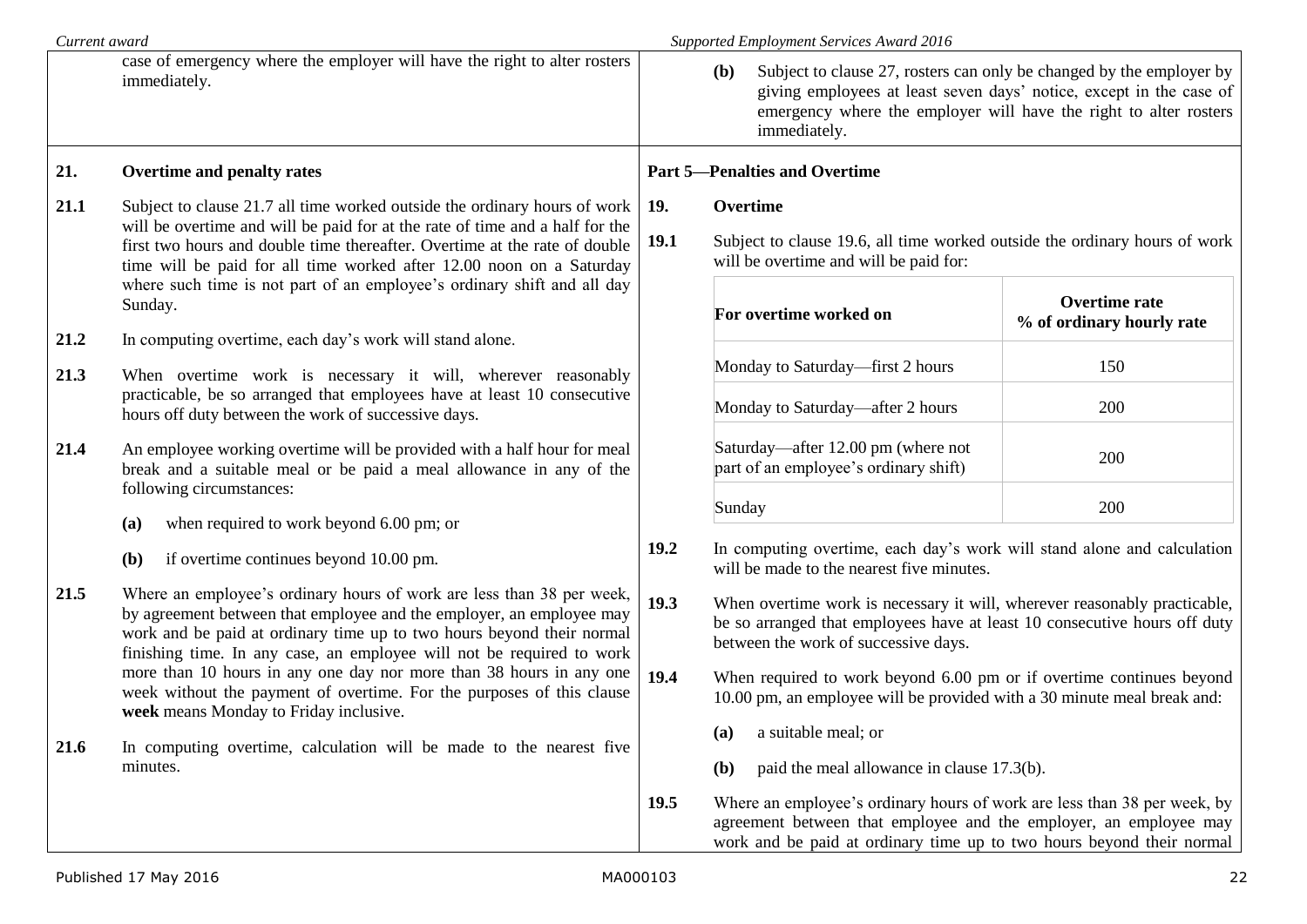| Current award         |                                                                                                                                                                                                                                                                |                                                                                                                                                                                                                                                                          |                                         |                                                                                                                                                                                                                                                                | Supported Employment Services Award 2016                                                                                                                                                                                                                                 |  |
|-----------------------|----------------------------------------------------------------------------------------------------------------------------------------------------------------------------------------------------------------------------------------------------------------|--------------------------------------------------------------------------------------------------------------------------------------------------------------------------------------------------------------------------------------------------------------------------|-----------------------------------------|----------------------------------------------------------------------------------------------------------------------------------------------------------------------------------------------------------------------------------------------------------------|--------------------------------------------------------------------------------------------------------------------------------------------------------------------------------------------------------------------------------------------------------------------------|--|
|                       |                                                                                                                                                                                                                                                                |                                                                                                                                                                                                                                                                          |                                         |                                                                                                                                                                                                                                                                | finishing time. In any case, an employee will not be required to work more<br>than 10 hours in any one day nor more than 38 hours in any one week<br>without the payment of overtime. For the purposes of this clause week<br>means Monday to Friday inclusive.          |  |
| 21.7                  |                                                                                                                                                                                                                                                                | Time off instead of overtime payment                                                                                                                                                                                                                                     | <b>19.6</b>                             |                                                                                                                                                                                                                                                                | Time off instead of overtime payment                                                                                                                                                                                                                                     |  |
|                       | Where an employee has performed duty on overtime, they may be<br>released from duty to take time off instead of receiving a payment for<br>overtime for a period not exceeding the period of overtime actually<br>worked, subject to the following conditions: |                                                                                                                                                                                                                                                                          |                                         | Where an employee has performed duty on overtime, they may be released<br>from duty to take time off instead of receiving a payment for overtime for a<br>period not exceeding the period of overtime actually worked, subject to the<br>following conditions: |                                                                                                                                                                                                                                                                          |  |
|                       | (a)                                                                                                                                                                                                                                                            | An employee may only be released from duty at the request of the<br>employee and with the agreement of the employer. Such agreement<br>will be in writing and be kept with the time and wage records.                                                                    |                                         | (a)                                                                                                                                                                                                                                                            | An employee may only be released from duty at the request of the<br>employee and with the agreement of the employer. Such agreement<br>will be in writing and be kept with the time and wage records.                                                                    |  |
|                       | <b>(b)</b>                                                                                                                                                                                                                                                     | An employee may not accumulate more than 20 hours to be taken<br>as leave instead of overtime payment and leave will be taken within<br>four weeks of the accrual. Where such leave is not taken in this<br>period it will be paid for at the appropriate overtime rate. |                                         | ( <b>b</b> )                                                                                                                                                                                                                                                   | An employee may not accumulate more than 20 hours to be taken as<br>leave instead of overtime payment and leave will be taken within<br>four weeks of the accrual. Where such leave is not taken in this<br>period it will be paid for at the appropriate overtime rate. |  |
|                       | (c)                                                                                                                                                                                                                                                            | This provision will only apply in respect of overtime worked<br>between Monday to Friday inclusive. Normal penalties for<br>overtime worked on Saturday, Sunday and public holidays will<br>apply for those days.                                                        |                                         | (c)                                                                                                                                                                                                                                                            | This provision will only apply in respect of overtime worked<br>between Monday to Friday inclusive. Normal penalties for overtime<br>worked on Saturday, Sunday and public holidays will apply for those<br>days.                                                        |  |
|                       |                                                                                                                                                                                                                                                                | <b>Part 6-Leave and Public Holidays</b>                                                                                                                                                                                                                                  | <b>Part 6-Leave and Public Holidays</b> |                                                                                                                                                                                                                                                                |                                                                                                                                                                                                                                                                          |  |
| 22.                   |                                                                                                                                                                                                                                                                | <b>Annual leave</b>                                                                                                                                                                                                                                                      | 21.                                     | <b>Annual leave</b>                                                                                                                                                                                                                                            |                                                                                                                                                                                                                                                                          |  |
| 22.1                  |                                                                                                                                                                                                                                                                | Leave entitlement                                                                                                                                                                                                                                                        | 21.1                                    |                                                                                                                                                                                                                                                                | <b>Leave entitlement</b>                                                                                                                                                                                                                                                 |  |
|                       | (a)                                                                                                                                                                                                                                                            | Annual leave is provided for in the NES. It does not apply to casual<br>employees.                                                                                                                                                                                       |                                         | (a)                                                                                                                                                                                                                                                            | Annual leave is provided for in the NES. It does not apply to casual<br>employees.                                                                                                                                                                                       |  |
|                       | <b>(b)</b>                                                                                                                                                                                                                                                     | For the purposes of the additional leave provided by the NES, a<br>shiftworker is an employee who is regularly rostered to work their<br>ordinary hours on a Saturday and/or Sunday (that is, not less than<br>10 in any 12 month period).                               |                                         | (b)                                                                                                                                                                                                                                                            | For the purposes of the additional leave provided by the NES, a<br>shiftworker is an employee who is regularly rostered to work their<br>ordinary hours on a Saturday and/or Sunday (that is, not less than 10<br>in any 12 month period).                               |  |
| 22.2                  |                                                                                                                                                                                                                                                                | <b>Payment for annual leave</b>                                                                                                                                                                                                                                          | 21.2                                    |                                                                                                                                                                                                                                                                | <b>Payment for annual leave</b>                                                                                                                                                                                                                                          |  |
|                       | (a)                                                                                                                                                                                                                                                            | The NES prescribes the basis for payment of annual leave,                                                                                                                                                                                                                |                                         | (a)                                                                                                                                                                                                                                                            | The NES prescribes the basis for payment of annual leave, including                                                                                                                                                                                                      |  |
| Published 17 May 2016 |                                                                                                                                                                                                                                                                |                                                                                                                                                                                                                                                                          | MA000103                                |                                                                                                                                                                                                                                                                | 23                                                                                                                                                                                                                                                                       |  |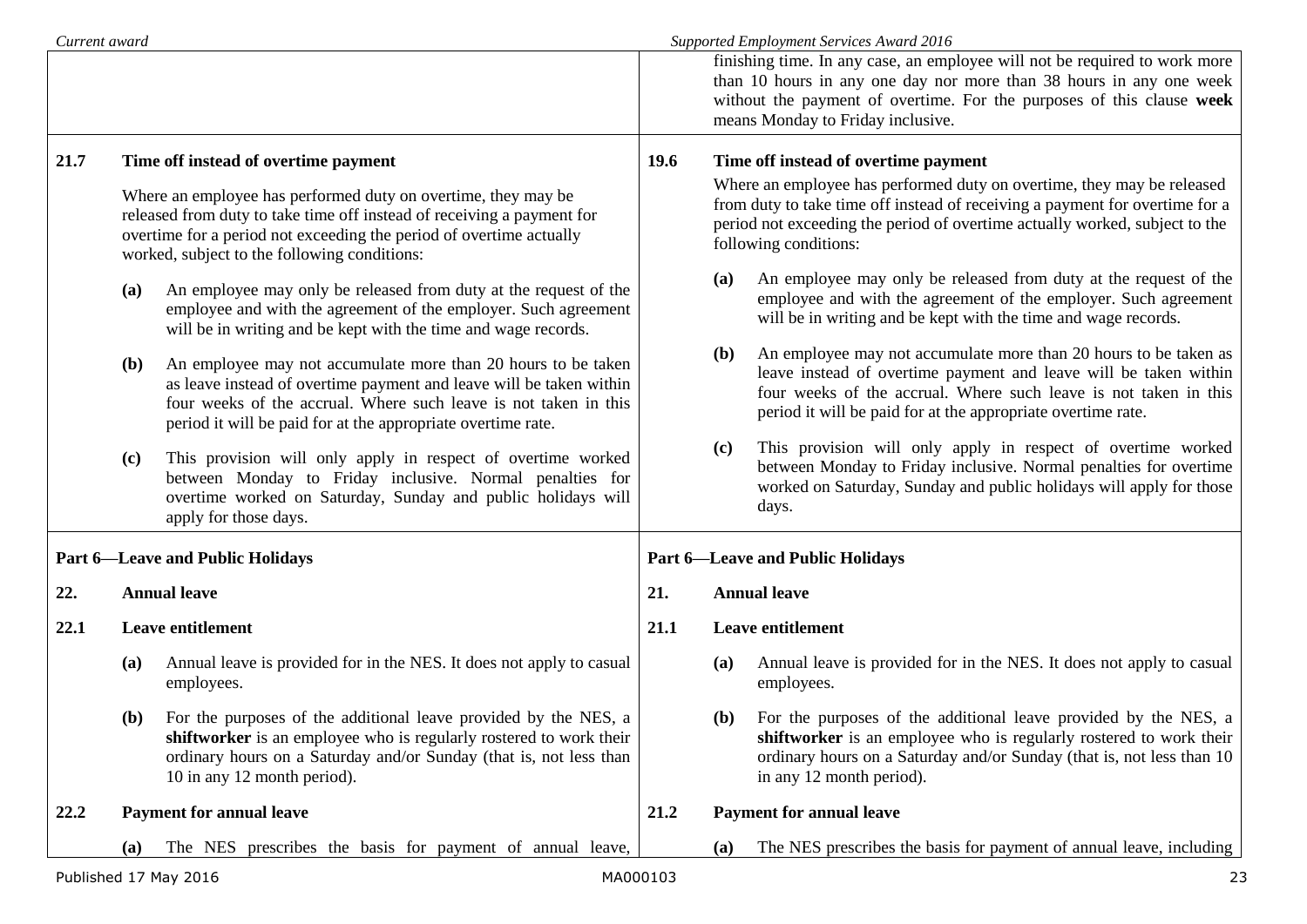| Current award |                                             |                                                                                                                                                                                                                                                                                                    |                                                                             | Supported Employment Services Award 2016                                                                                                                                                                                                                                                                                                                                                                                                                                                                                                                                                                     |  |
|---------------|---------------------------------------------|----------------------------------------------------------------------------------------------------------------------------------------------------------------------------------------------------------------------------------------------------------------------------------------------------|-----------------------------------------------------------------------------|--------------------------------------------------------------------------------------------------------------------------------------------------------------------------------------------------------------------------------------------------------------------------------------------------------------------------------------------------------------------------------------------------------------------------------------------------------------------------------------------------------------------------------------------------------------------------------------------------------------|--|
|               |                                             | including payments for untaken leave upon termination of<br>employment.                                                                                                                                                                                                                            |                                                                             | payments for untaken leave upon termination of employment.<br>In addition to the payment provided for in the NES, an employer is<br>( <b>b</b> )                                                                                                                                                                                                                                                                                                                                                                                                                                                             |  |
|               | <b>(b)</b>                                  | In addition to the payment provided for in the NES, an employer is<br>required to pay an additional leave loading of 17.5% of that<br>payment.                                                                                                                                                     |                                                                             | required to pay an additional leave loading of 17.5% of that<br>payment.                                                                                                                                                                                                                                                                                                                                                                                                                                                                                                                                     |  |
| 22.3          | (a)<br>(b)                                  | Requirement to take leave notwithstanding terms of the NES<br>An employer may require an employee to take annual leave by giving at<br>least four weeks' notice in the following circumstances:<br>as part of a close-down of its operations; or<br>where more than eight weeks' leave is accrued. | 21.3                                                                        | NOTE: Where an employee is receiving overaward payments such that the<br>employee's base rate of pay is higher than the rate specified under this<br>award, the employee is entitled to receive the higher rate while on a period<br>of paid annual leave (see ss.16 and 90 of the Act).<br>Requirement to take leave notwithstanding terms of the NES<br>An employer may require an employee to take annual leave by giving at<br>least four weeks' notice in the following circumstances:<br>as part of a close-down of its operations; or<br>(a)<br>where more than eight weeks' leave is accrued.<br>(b) |  |
| 23.           |                                             | Personal/carer's leave and compassionate leave                                                                                                                                                                                                                                                     | 22.                                                                         | Personal/carer's leave and compassionate leave                                                                                                                                                                                                                                                                                                                                                                                                                                                                                                                                                               |  |
|               |                                             | Personal/carer's leave and compassionate leave are provided for in the NES.                                                                                                                                                                                                                        | Personal/carer's leave and compassionate leave are provided for in the NES. |                                                                                                                                                                                                                                                                                                                                                                                                                                                                                                                                                                                                              |  |
|               |                                             | Clause inserted – proposed new provision                                                                                                                                                                                                                                                           | 23.                                                                         | Parental leave and related entitlements<br>Parental leave and related entitlements are provided for in the NES.                                                                                                                                                                                                                                                                                                                                                                                                                                                                                              |  |
|               |                                             |                                                                                                                                                                                                                                                                                                    |                                                                             |                                                                                                                                                                                                                                                                                                                                                                                                                                                                                                                                                                                                              |  |
| 24.           |                                             | <b>Community service leave</b>                                                                                                                                                                                                                                                                     | 25.                                                                         | <b>Community service leave</b>                                                                                                                                                                                                                                                                                                                                                                                                                                                                                                                                                                               |  |
|               |                                             | Community service leave is provided for in the NES.                                                                                                                                                                                                                                                |                                                                             | Community service leave is provided for in the NES.                                                                                                                                                                                                                                                                                                                                                                                                                                                                                                                                                          |  |
| 25.           |                                             | <b>Public holidays</b>                                                                                                                                                                                                                                                                             | 24.                                                                         | <b>Public holidays</b>                                                                                                                                                                                                                                                                                                                                                                                                                                                                                                                                                                                       |  |
| 25.1          |                                             | Public holidays are provided for in the NES.                                                                                                                                                                                                                                                       | 24.1                                                                        | Public holiday entitlements are provided for in the NES.                                                                                                                                                                                                                                                                                                                                                                                                                                                                                                                                                     |  |
|               |                                             | Clause inserted – proposed new provision                                                                                                                                                                                                                                                           | 24.2                                                                        | A full-time or part-time employee who works on a public holiday will be<br>paid in accordance with clause 20—Penalty rates.                                                                                                                                                                                                                                                                                                                                                                                                                                                                                  |  |
| 25.2          |                                             | A full-time or part-time employee who works on a public holiday will be                                                                                                                                                                                                                            |                                                                             | <b>Part 5-Penalties and Overtime</b>                                                                                                                                                                                                                                                                                                                                                                                                                                                                                                                                                                         |  |
|               | paid at the rate of double time and a half. |                                                                                                                                                                                                                                                                                                    | 20.                                                                         | <b>Penalty rates</b>                                                                                                                                                                                                                                                                                                                                                                                                                                                                                                                                                                                         |  |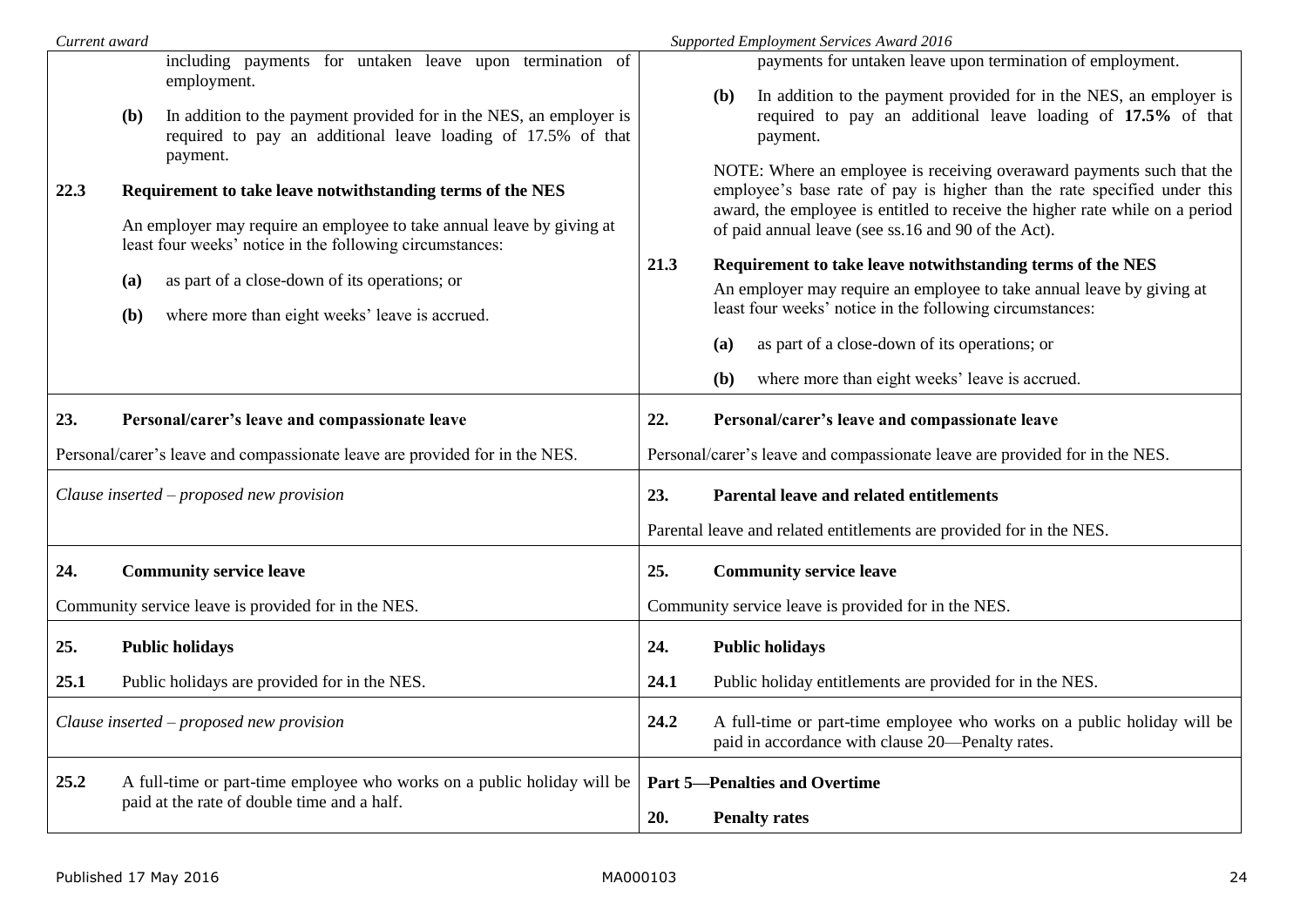| Current award                            |                                                                                                                                                                                                                                                                                                                              | <b>Supported Employment Services Award 2016</b>    |                                                                                                                                                                                                                                                                                                                                                |  |  |
|------------------------------------------|------------------------------------------------------------------------------------------------------------------------------------------------------------------------------------------------------------------------------------------------------------------------------------------------------------------------------|----------------------------------------------------|------------------------------------------------------------------------------------------------------------------------------------------------------------------------------------------------------------------------------------------------------------------------------------------------------------------------------------------------|--|--|
|                                          |                                                                                                                                                                                                                                                                                                                              | 20.4                                               | <b>Public holidays</b>                                                                                                                                                                                                                                                                                                                         |  |  |
|                                          |                                                                                                                                                                                                                                                                                                                              |                                                    | All ordinary hours worked on a public holiday will be paid at 250% of the<br>ordinary hourly rate.                                                                                                                                                                                                                                             |  |  |
| 25.3                                     | An employee, other than a casual employee, who works on Christmas<br>Day, New Years Day, or both, will be paid at the appropriate holiday rate<br>as provided in clause 25.2 and if such an employee also works on the<br>substitute day or days, they will be paid at ordinary rates for work on this<br>day or these days. | 24.3                                               | An employee, other than a casual employee, who works on Christmas Day,<br>New Year's Day, or both, will be paid at the appropriate holiday rate as<br>provided in clause 20—Penalty rates and if such an employee also works<br>on the substitute day or days, they will be paid at ordinary rates for work on<br>the substituted day or days. |  |  |
| 25.4                                     | In addition to the benefit conferred by clause 25.2, an employee who<br>works on Christmas Day or New Years Day will either be allowed a<br>substitute holiday at a time convenient to the employer or receive an extra<br>day's wages at ordinary rates.                                                                    | 24.4                                               | In addition to the rate in clause 20.4, an employee who works on Christmas<br>Day or New Year's Day will either be allowed a substitute holiday at a time<br>convenient to the employer or receive an extra day's wages at ordinary<br>rates.                                                                                                  |  |  |
| 25.5                                     | Clauses 25.3 and 25.4 override any other provisions of this award with<br>which they are inconsistent.                                                                                                                                                                                                                       | 24.5                                               | Clauses 24.3 and 24.4 override any other provisions of this award with<br>which they are inconsistent.                                                                                                                                                                                                                                         |  |  |
|                                          | Clause inserted – proposed new provision                                                                                                                                                                                                                                                                                     | 24.6                                               | Part-day public holidays                                                                                                                                                                                                                                                                                                                       |  |  |
|                                          |                                                                                                                                                                                                                                                                                                                              |                                                    | For provisions in relation to part-day public holidays see Schedule F-2015<br>Part-day public holidays.                                                                                                                                                                                                                                        |  |  |
|                                          | <b>Schedule A</b> - Transitional Provisions                                                                                                                                                                                                                                                                                  | Transitional provision - clause removed - obsolete |                                                                                                                                                                                                                                                                                                                                                |  |  |
|                                          | Transitional provision - clause removed - obsolete                                                                                                                                                                                                                                                                           |                                                    |                                                                                                                                                                                                                                                                                                                                                |  |  |
|                                          | <b>Schedule B-Classifications</b>                                                                                                                                                                                                                                                                                            |                                                    | <b>Schedule A</b> - Classification Definitions                                                                                                                                                                                                                                                                                                 |  |  |
|                                          | Provision not reproduced                                                                                                                                                                                                                                                                                                     |                                                    | Provision not reproduced                                                                                                                                                                                                                                                                                                                       |  |  |
| Clause inserted - proposed new provision |                                                                                                                                                                                                                                                                                                                              |                                                    | Schedule B -Summary of Hourly Rates of Pay                                                                                                                                                                                                                                                                                                     |  |  |
|                                          |                                                                                                                                                                                                                                                                                                                              | Provision not reproduced                           |                                                                                                                                                                                                                                                                                                                                                |  |  |
|                                          | Clause inserted - proposed new provision                                                                                                                                                                                                                                                                                     |                                                    | <b>Schedule C</b> -Summary of Monetary Allowances                                                                                                                                                                                                                                                                                              |  |  |
|                                          |                                                                                                                                                                                                                                                                                                                              | Provision not reproduced                           |                                                                                                                                                                                                                                                                                                                                                |  |  |